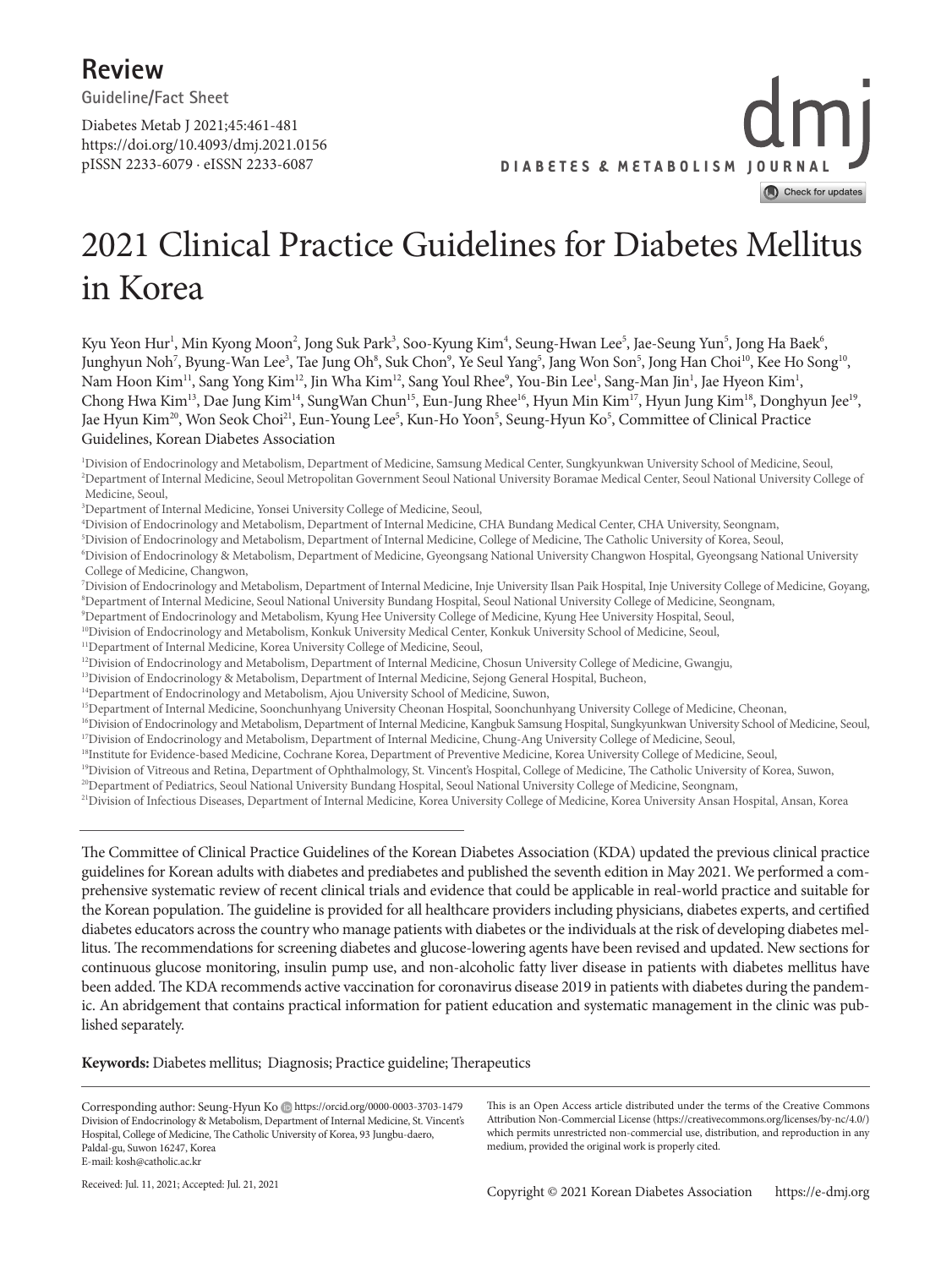## **INTRODUCTION**

According to data from the Korea National Health and Nutrition Examination Survey, 13.8% of Korean adults aged ≥30 years had diabetes in 2018 [1]. The prevalence of impaired fasting glucose (IFG) was 26.9%. From 2016 to 2018, 35% of patients with diabetes were not diagnosed with diabetes. Moreover, among Koreans with diabetes, 53.2%, 61.3%, and 72% were obese, hypertensive, and had hypercholesterolemia, respectively [1]. Therefore, early detection, prevention, and proper management are important issues for diabetes. As an expert group, the Korean Diabetes Association (KDA) has tried to provide appropriate guidelines for these purposes and has cooperated with the government, stakeholders, and related organizations. As a part of this policy, the Committee of Clinical Practice Guidelines of KDA has regularly updated its practice guidelines [2] and recently published the 7th edition.

In this revised edition, the evidence level was classified into four categories: randomized controlled trials (RCTs), including systematic reviews, meta-analyses, and RCTs; non-randomized controlled studies (NRS); others; and expert opinions. According to the target population, each recommendation was classified as a "general recommendation" or a "limited recommendation" if it can be recommended for most subjects or specific subjects, respectively (Table 1).

The section on "Antihyperglycemic therapy for adult patients with diabetes" describes the general principles of treatment, including both oral and injectable medications, have been up-

Table 1. Definition of evidence level and range of recommen-<br>IFG (FPG 110 to 125 mg/dL or A1C 6.1% to 6.4%) [6]. dations

| Evidence level          |                                                                                                              |  |  |  |
|-------------------------|--------------------------------------------------------------------------------------------------------------|--|--|--|
| <b>RCT</b>              | Systematic reviews, meta-analyses, randomized<br>controlled trials                                           |  |  |  |
| <b>NRS</b>              | Non-randomized controlled studies                                                                            |  |  |  |
| Others                  | Case series                                                                                                  |  |  |  |
|                         | Expert opinion Expert opinions from consensus of the Committee<br>of Clinical Practice Guidelines of the KDA |  |  |  |
| Range of recommendation |                                                                                                              |  |  |  |
| General                 | If the recommendation could be applied to most<br>of subjects                                                |  |  |  |
| Limited                 | If the recommendation could be applied to specif-<br>ic subjects or in specific conditions                   |  |  |  |

RCT, randomized controlled trial; NRS, non-randomized controlled study; KDA, Korean Diabetes Association.

dated. Furthermore, new sections on the "Diagnosis, evaluation, and treatment of non-alcoholic fatty liver disease (NAFLD)" and "Continuous glucose monitoring (CGM) and insulin pump use in subjects with diabetes" have been added. Additionally, visual leaflets for practical information, video materials and web-based clinical decision supporting systems were developed at the same time to facilitate the implementation and widespread use of these guidelines [3]. A checklist for the comprehensive management of patients with diabetes is provided in the appendix.

#### **DIAGNOSIS OF DIABETES MELLITUS**

The diagnostic criteria for diabetes are based on fasting plasma glucose (FPG), 2-hour plasma glucose (2h-PG) during a 75 g oral glucose tolerance test (OGTT), or glycosylated hemoglobin (A1C) value (Table 2) [4]. The A1C test should be performed using a method that is certified by the National Glycohemoglobin Standardization Program and should be standardized or traceable to the Diabetes Control and Complications Trial reference assay [4]. Since 2011, A1C has been included as a diagnostic criterion in the KDA clinical practice guidelines [5].

Prediabetes is defined as an FPG value of 100 to 125 mg/dL (IFG), a 2h-PG value of 140 to 199 mg/dL after a 75 g oral glucose load (impaired glucose tolerance [IGT]), or A1C levels of 5.7% to 6.4% [2,4]. Specifically, the KDA has classified people with IFG into two stages according to their FPG levels: stage 1 IFG (FPG 100 to 109 mg/dL or A1C 5.7% to 6.0%) and stage 2

**Table 2.** Diagnostic criteria for diabetes mellitus in Korea

- 1. A1C level  $\geq 6.5\%$ <sup>a</sup> or
- 2. Fasting plasma glucose of  $\geq$  126 mg/dL for >8 hours<sup>a</sup> or
- 3. 2 hours plasma glucose of ≥200 mg/dL during 75 g oral glucose tolerance test<sup>a</sup> or
- 4. Classic symptoms of hyperglycemia (polyuria, polydipsia, unexplained weight loss) with a random plasma glucose of  $\geq$ 200 mg/dL

A1C should be measured in a standardized manner. A1C, glycosylated hemoglobin.

a In the absence of apparent hyperglycemia, require repeated verification on different days but can be confirmed immediately if more than two abnormal results are obtained from the same sample.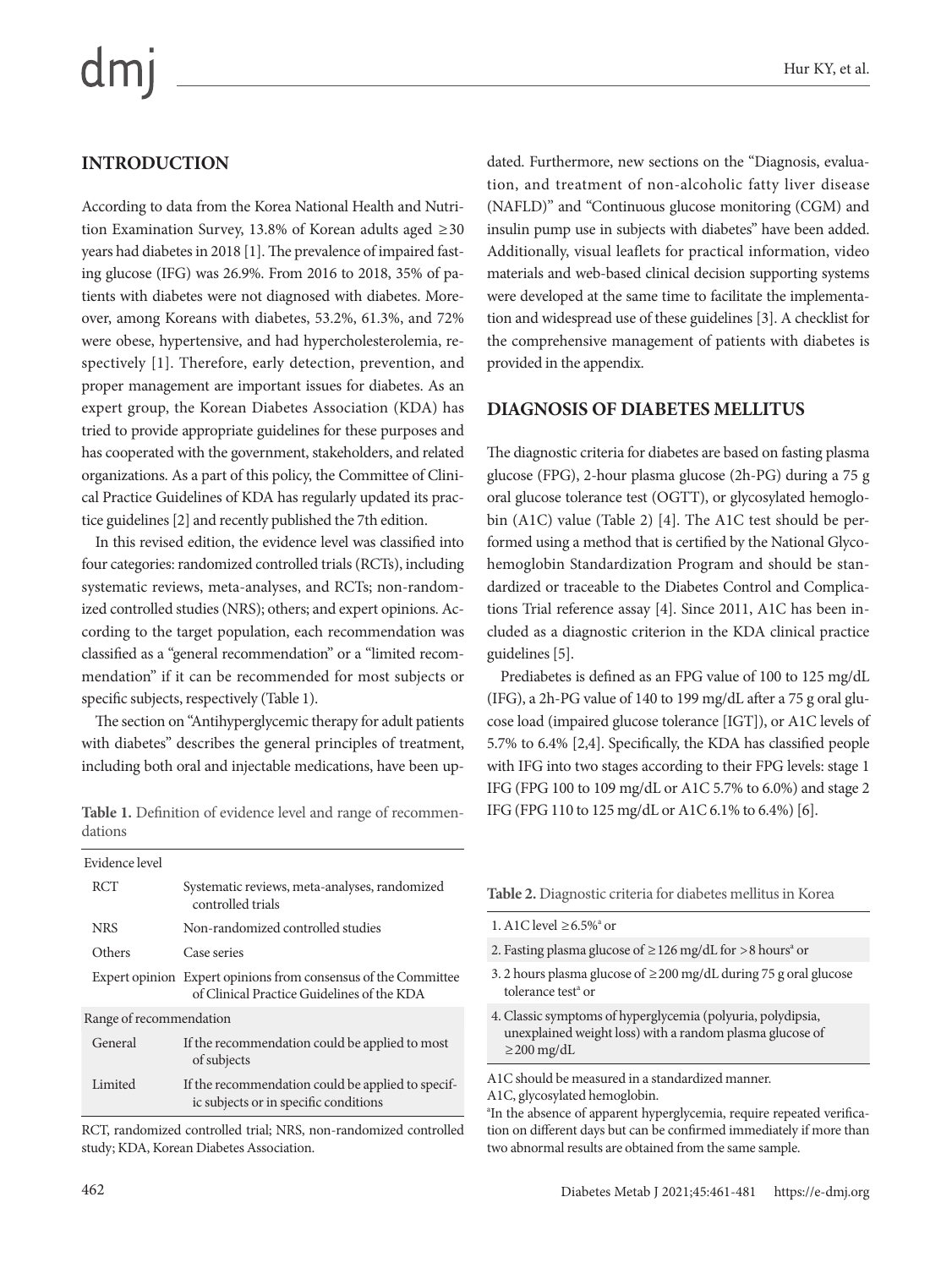#### **SCREENING AND PREVENTION OF DIABETES**

A screening test for diabetes mellitus should be conducted annually for adults over 40 years of age and adults over 30 years of age with risk factors by using the FPG, A1C, and 2h-PG levels during 75 g OGTT. For subjects with stage 1 IFG, the KDA had previously recommended annual FPG and A1C monitoring to screen for undiagnosed diabetes in the general population. The Korean Diabetes Prevention Study (KDPS), which is the first randomized controlled clinical trial on the prevention of diabetes in high-risk individuals by using intensive lifestyle modifications, is currently ongoing in Korea [7,8]. In the KDPS, 75 g OGTT results were obtained from 1,637 overweight or obese Korean adult participants. Among them, 27.2% had type 2 diabetes mellitus (T2DM), and 59.3% had IFG and/or IGT. On the basis of the FPG criteria, 31.4% and 21.5% of subjects were classified as having stage 1 IFG and stage 2 IFG, respectively. More importantly, 19.0% of stage 1 and 43.5% of stage 2 IFG subjects showed 2h-PG levels in the diabetic range [8]. Therefore, the 75 g OGTT should be actively considered for Korean adults who are overweight or obese (body mass index [BMI]  $\geq$ 23.0 kg/m<sup>2</sup>) with stage 1 IFG (FPG 100 to 109 mg/dL) and for all adults with stage 2 IFG independent of BMI for early detection and prompt intervention (Expert opinion, General).

To prevent diabetes in subjects with prediabetes, prompt individualized lifestyle modification and education should be introduced according to their BMI. Pre-diabetic adults with a BMI <23 kg/m<sup>2</sup> should modify their lifestyle by using medical nutrition and exercise therapies (medium or high-level physical activity for at least 150 minutes per week) (Expert opinion, General). If adults have prediabetes and a BMI  $\geq$ 23 kg/m<sup>2</sup>, they should be asked to lose 5% to 10% of their body weight and maintain the reduced weight by lifestyle modification with medical nutrition and exercise therapies (RCT, General) [9- 12]. The use of metformin may be considered to prevent the development of T2DM among adults with a BMI ≥23 kg/m<sup>2</sup> and aged 30 to 70 years (RCT, Limited) [13]. To maintain lifestyle modification, the patient should be continuously motivated and monitored in various ways, including individualized diabetes education and use of aids based on information and communications technology (Expert opinion, General) [12].

#### **GLYCEMIC, BLOOD PRESSURE, AND LIPID CONTROL TARGETS IN T2DM**

Intensive and strict glycemic control with lifestyle modifications has been emphasized to prevent microvascular and macrovascular diabetic complications in T2DM (RCT, General) [14-16]. Therefore, the long-term maintenance of glycemic control status within the near-normal range is very important for patients with diabetes [17]. The optimal A1C target for patients with T2DM is <6.5% via lifestyle modification and glucose-lowering agents (RCT, General) (Table 3), particularly in recently diagnosed, young patients with T2DM without severe complications or hypoglycemia (Expert opinion, General). However, the glycemic target should be individualized on the basis of the patients' clinical characteristics. In patients with a history of severe hypoglycemia, advanced diabetic complications, short life expectancy, or advanced age, the glycemic target must be set by considering the risks of complications, such as hypoglycemia (NRS, General) [18-20].

Blood pressure (BP) should be measured at every clinic visit and at home (NRS, General). For patients with diabetes and BP >120/80 mm Hg, lifestyle modification should be initiated (RCT, General). The target BP level for patients with diabetes is <140 mm Hg systolic BP and 85 mm Hg diastolic BP (RCT, General) [21-25]. The target BP for patients with diabetes and cardiovascular disease (CVD) should be <130/80 mm Hg (Expert opinion, Limited) [26]. Patients with diabetes and high BP could be prescribed any class of antihypertensive medication as the primary medication for BP control to achieve the target range (RCT, General). There was no difference on the effect of preventing CVD between angiotensin-converting enzyme

**Table 3.** Glycemic, blood pressure, and lipid control targets in patients with type 2 diabetes mellitus

| Cardiovascular disease | Present                    | Absent             |
|------------------------|----------------------------|--------------------|
| A <sub>1</sub> C, $%$  | $\le 6.5^{\circ}$          | $\le 6.5^{\circ}$  |
| Blood pressure, mm Hg  | < 130/80                   | < 140/85           |
| $LDL-C, mg/dL$         | ${<}70$                    | < 100 <sup>b</sup> |
| Triglycerides, mg/dL   | <150                       | < 150              |
| HDL-C, mg/dL           | $>40$ (men), $>50$ (women) |                    |

A1C, glycosylated hemoglobin; LDL-C, low-density lipoprotein cholesterol; HDL-C, high-density lipoprotein cholesterol.

<sup>a</sup>A1C target should be individualized according to the patient's clinical condition,  $b$ Target LDL-C is also <70 mg/dL in the presence of target organ damage or cardiovascular risk factors.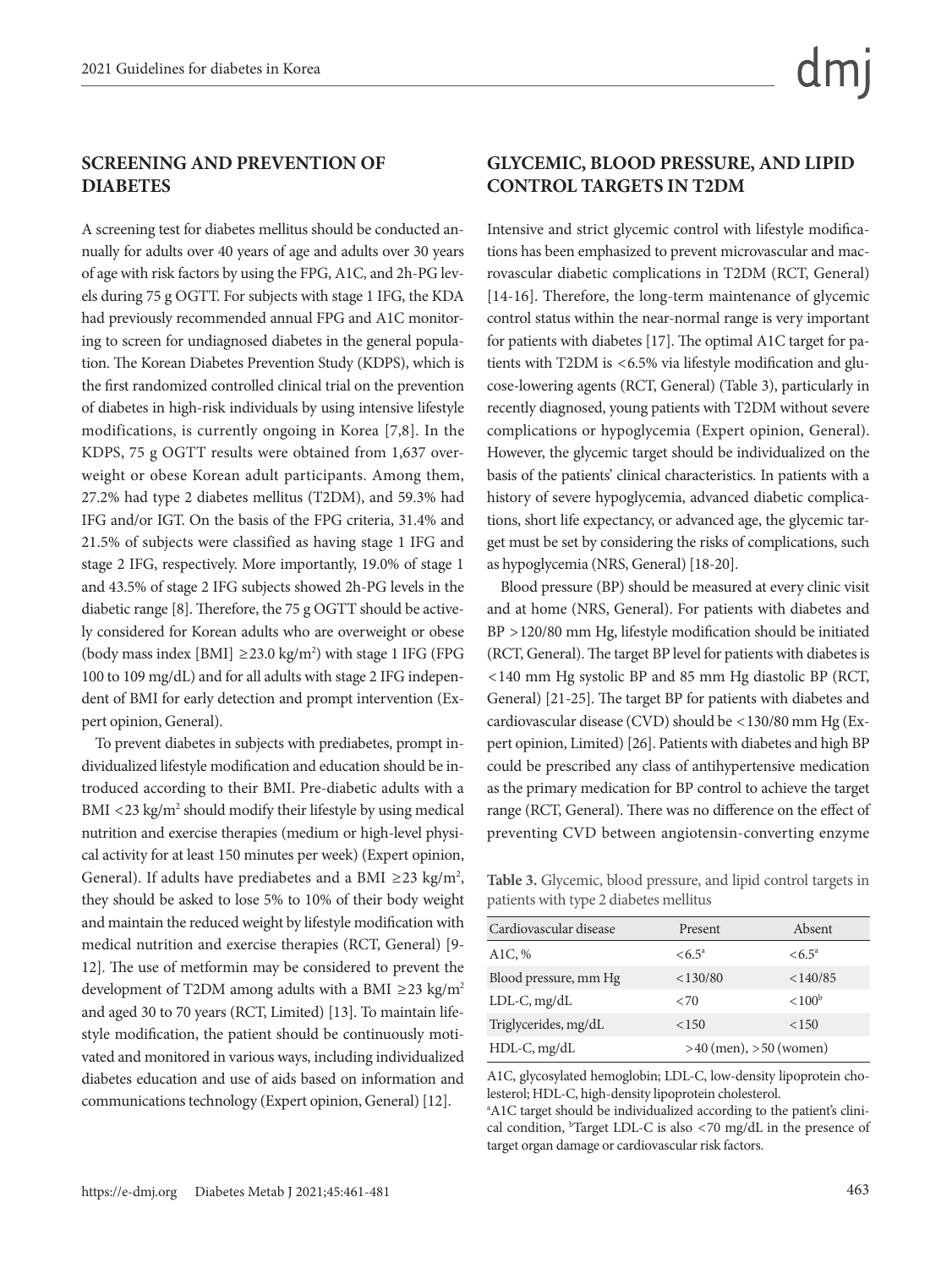(ACE) inhibitors, angiotensin II receptor blockers (ARBs), calcium channel blockers, and beta-blockers, which can all be used as first-line antihypertensive agents in patients with T2DM [27,28]. If BP is not controlled by the initial antihypertensive medication, combination therapy using drugs with different mechanisms is recommended. However, the combination of ACE inhibitors and ARBs is not recommended (RCT, General). Patients with coronary artery disease and diabetes are advised to use ACE inhibitors or ARBs as a first-line therapy (RCT, General) [29]. ACE inhibitors or ARBs are also recommended when high BP is accompanied by albuminuria (NRS, General) [30-32].

To assess the risk of CVD, a serum lipid test, which measures total cholesterol, high-density lipoprotein cholesterol, triglycerides, and low-density lipoprotein cholesterol (LDL-C), should be performed at least once a year when diagnosing diabetes (Expert opinion, General). LDL-C concentration was graded according to risk level. Patients with diabetes and CVD are classified as very high risk, and LDL-C targets should be adjusted to <70 mg/dL (RCT, General) [33,34]. In individuals with diabetes who also have target organ damage (albuminuria or estimated glomerular filtration rate [eGFR] <60 mL/ min/1.73 m<sup>2</sup>) or risk factors for CVD (hypertension, smoking, or family history of premature atherosclerotic CVD), an LDL-C target of <70 mg/dL should be considered (RCT, General) [35]. In patients with diabetes but without CVD, the recommended target for LDL-C is <100 mg/dL (RCT, General).

The primary drug of choice for the treatment of dyslipidemia is statins; however, if target lipid levels are not reached even with the maximum tolerated dose of statins, the addition of ezetimibe could be considered (RCT, General) [36-39]. For patients with CVD, a combination of statins and proprotein convertase subtilisin/kexin type 9 inhibitors is recommended if the LDL-C target has not been reached even after adding ezetimibe to the maximally tolerated doses of statins (RCT, Limited) [40,41]. For severe hypertriglyceridemia (>500 mg/ dL), treatment with fenofibrate or omega-3 could be considered in the evaluation of secondary causes (NRS, General) [42]. Serum lipid tests need to be performed 4 to 12 weeks after the initiation of lipid-lowering therapy to evaluate the drug response and patient compliance (Expert opinion, General).

#### **OBESITY MANAGEMENT IN T2DM**

According to the 2020 Korean Society for the Study of Obesity

Guidelines, the classification of obesity into classes I, II, and III relies on adult BMI and the World Health Organization guidelines for the Asia-Pacific region. Classes I and II obesity are defined as BMIs of 25.0 to 29.9 kg/m<sup>2</sup> and 30.0 to 34.9 kg/m<sup>2</sup>, respectively; class III obesity was newly defined in 2018 as a BMI  $≥35 \text{ kg/m}^2 [43]$ .

Obese adults with T2DM should lose at least 5% of their body weight via lifestyle modifications and maintain their reduced weight (RCT, General) [44,45]. If patients with T2DM and BMI ≥25 kg/m<sup>2</sup> (class I) fail to lose weight with diet, physical activity, and behavior counseling, anti-obesity medications can be considered (Others, Limited) [46-48]. If the use of antiobesity drugs does not result in a loss of more than 5% of body weight within 3 months, it is judged that the effect of the drug is not significant, and changing or discontinuing the drug should be considered (RCT, General). Bariatric surgery can be considered in patients with T2DM with a BMI ≥35 kg/m<sup>2</sup> (class III obesity). Bariatric surgery may also be considered in patients with T2DM with BMI  $\geq$ 30 kg/m<sup>2</sup> (class II obesity) if nonsurgical treatment fails to lose weight or control glycemia (Table 4) [49,50]. Multidisciplinary care is needed before and after surgery to enhance the effectiveness and safety of bariatric surgery (Expert opinion, General).

#### **ANTIHYPERGLYCEMIC THERAPY FOR ADULT PATIENTS WITH TYPE 1 DIABETES MELLITUS**

The recommended glycemic target for patients with type 1 diabetes mellitus (T1DM) is an A1C <7.0% (RCT, General). All patients with T1DM should be systematically trained to adjust their insulin dose so that they can have flexible meals (RCT, General) [51-54]. The level of understanding following education and performance among patients with T1DM should be evaluated, and patients should receive regular feedback following a diagnosis of diabetes (Expert opinion, General). In addition, individualized self-management education should be provided upon diagnosis not only to patients with T1DM but also to parents/caregivers, and regular reassessment should be performed according to the patient's growth and independent development of self-management (Expert opinion, Limited). In particular, patients with T1DM who develop hypoglycemia unawareness or severe hypoglycemia should receive specialized and professional education to prevent hypoglycemia and restore cognitive abilities in case of hypoglycemia (RCT, Limited) [55].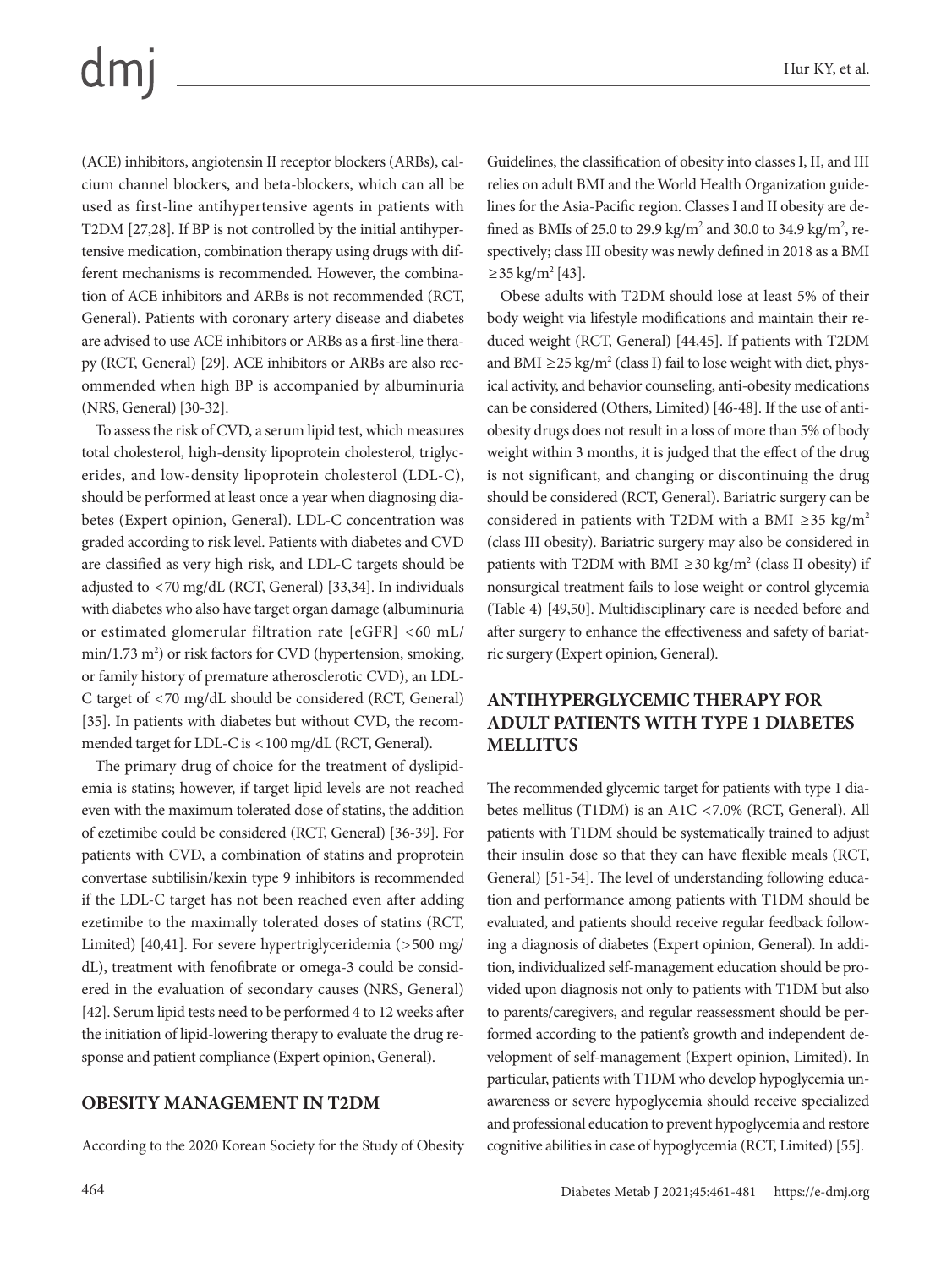| Classification    | BMI, kg/m <sup>2</sup> | Lifestyle therapy           | Medical therapy <sup>a</sup> | Bariatric surgery <sup>b</sup> |
|-------------------|------------------------|-----------------------------|------------------------------|--------------------------------|
| Normal            | $18.5 - 22.9$          | $\overline{\phantom{a}}$    | $\overline{\phantom{a}}$     |                                |
| Overweight        | $23.0 - 24.9$          | $\circled{\hspace{-.15cm}}$ |                              |                                |
| Class I obesity   | $25.0 - 29.9$          | $\bf{(\bullet)}$            | $\circledcirc$               | $\overline{\phantom{a}}$       |
| Class II obesity  | $30.0 - 34.9$          | $\circled{\hspace{-.15cm}}$ | $\circledcirc$               | $\odot$                        |
| Class III obesity | $\geq 35.0$            | $\left( \bullet \right)$    | $\circledcirc$               | $\circledcirc$                 |

**Table 4.** Classification of obesity and treatment of obesity or overweight adults with diabetes

Values are presented as range. ⊙, be recommended; ◎, be considered.

BMI, body mass index.

<sup>a</sup>If lifestyle therapy fails, <sup>b</sup>If nonsurgical treatment fails.

Individuals with T1DM should be treated with intensive insulin replacement using multiple daily injections (MDIs) of prandial and basal insulin or insulin pumps (RCT, General). Rapid-acting insulin analogs (lispro, glulisine, or aspart) and long-acting insulin analogs (glargine, detemir, or degludec) should be used first in patients with T1DM when treated with MDIs (RCT, General) [14,56-61].

#### **ANTIHYPERGLYCEMIC THERAPY FOR ADULT PATIENTS WITH T2DM**

Diabetes education for patients with T2DM is an essential and fundamental part of diabetes management. Certified healthcare professionals should actively educate the patient on lifestyle modification immediately upon diagnosis, and this should be continuously monitored (RCT, General). Following glucose-lowering agent initiation, monotherapy or combination therapy should be provided on the basis of the target and current A1C levels (RCT, General). In general, the glucoselowering efficacy (reduction of A1C) of monotherapy with an oral anti-diabetic drug is estimated to be 1.0%; therefore, if the current A1C is 1.5% to 2.0% higher than that of the target A1C, initial combination therapy is recommended (Figs. 1 and 2) [15,62]. However, insulin treatment should be prioritized if severe hyperglycemia (A1C >9.0%) is accompanied by symptoms of hyperglycemia (polydipsia, polyuria, weight loss, etc.) (Expert opinion, General) (Fig. 3). When choosing a glucoselowering agent, consider whether there are any associated comorbidities (heart failure [HF], established atherosclerotic cardiovascular disease [eASCVD], or chronic kidney disease [CKD]) (Fig. 4) as well as the glucose-lowering efficacy, hypoglycemia risk or weight change, side effects, treatment acceptability, age, personal value of life, and cost (Expert opinion, General) (Figs. 1 to 3).

Metformin is recommended as a first-line glucose-lowering agent in patients with T2DM and is maintained as long as there are no contraindications or intolerable side effects (RCT, General) (Fig. 1). In the Practical Evidence of Antidiabetic Monotherapy study, the glucose-lowering efficacy of sulfonylureas, metformin, and thiazolidinediones as a monotherapy administered for 48 weeks were similar in drug-naïve Korean patients with T2DM [63]. Metformin has adequate efficacy, low hypoglycemia risk, weight neutrality, and cost-effectiveness. However, if there are contraindications or intolerable side effects related to metformin use, a different class of medications can be considered (Expert opinion, General). If the target A1C level has not been achieved, the up-titration of existing medication, combination therapy using medications with different mechanisms of action, or use of injectable medication should actively be considered as soon as possible; however, dipeptidyl peptidase-4 (DPP-4) inhibitor and glucagon-like peptide 1 receptor agonist (GLP-1RA) should not be combined at the same time (RCT, General) (Fig. 2).

The recent Vildagliptin Efficacy in combination with metfoRmIn for earlY treatment of type 2 diabetes (VERIFY) trial demonstrated that an early intervention strategy with a combination therapy of vildagliptin plus metformin in treatment-naïve patients with T2DM provides more durable long-term clinical benefits than metformin monotherapy with a traditional stepwise increase in dosage [64]. According to a subgroup analysis of Korean patients with newly diagnosed T2DM among VERIFY trial participants, early combination treatment significantly and consistently improved long-term glycemic durability compared with monotherapy with metformin [65]. Therefore, to reduce the risk of failure of glycemic control, early initial combination therapy is recommended fol-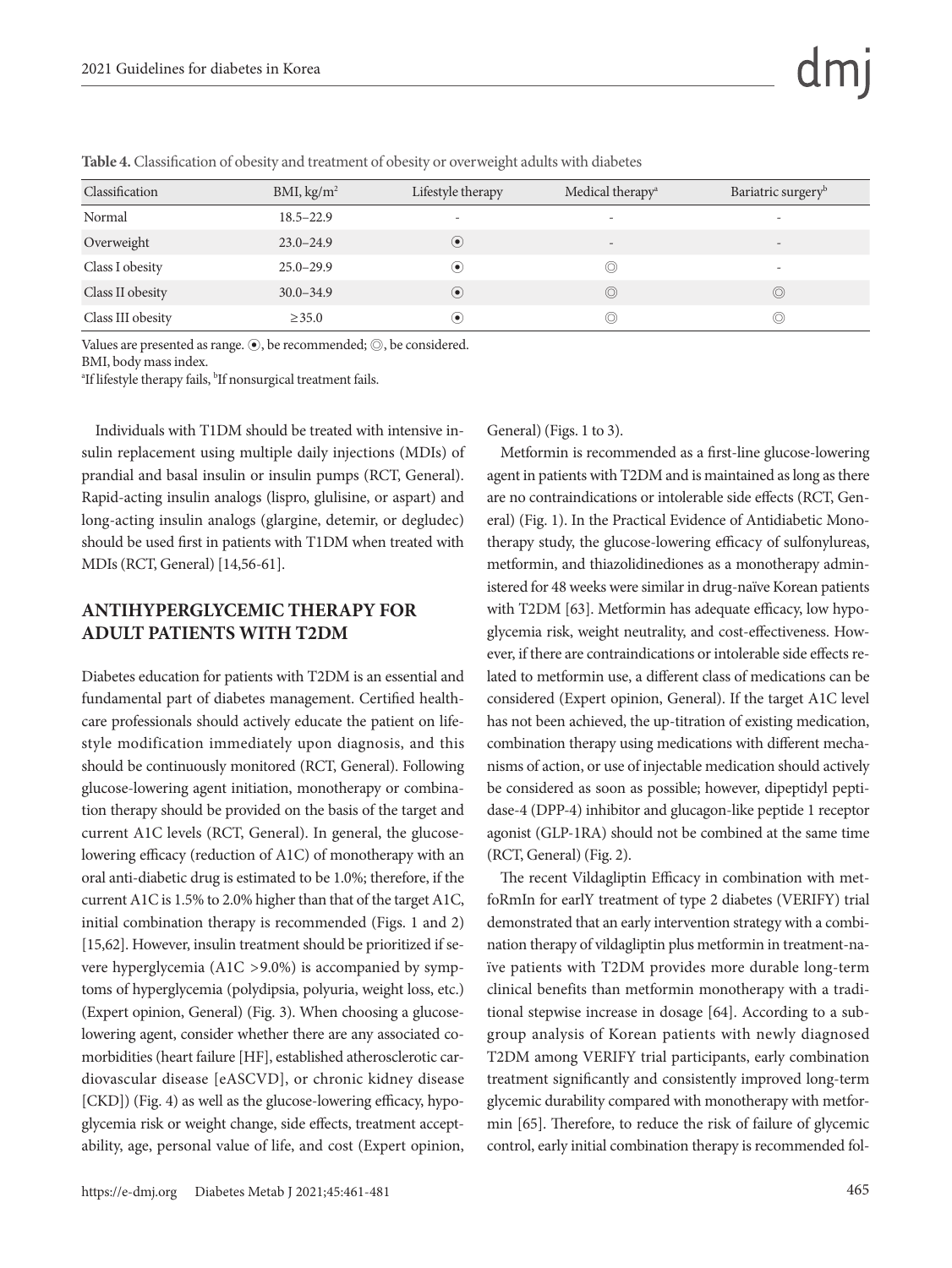

**Fig. 1.** (*Continued to the next page*)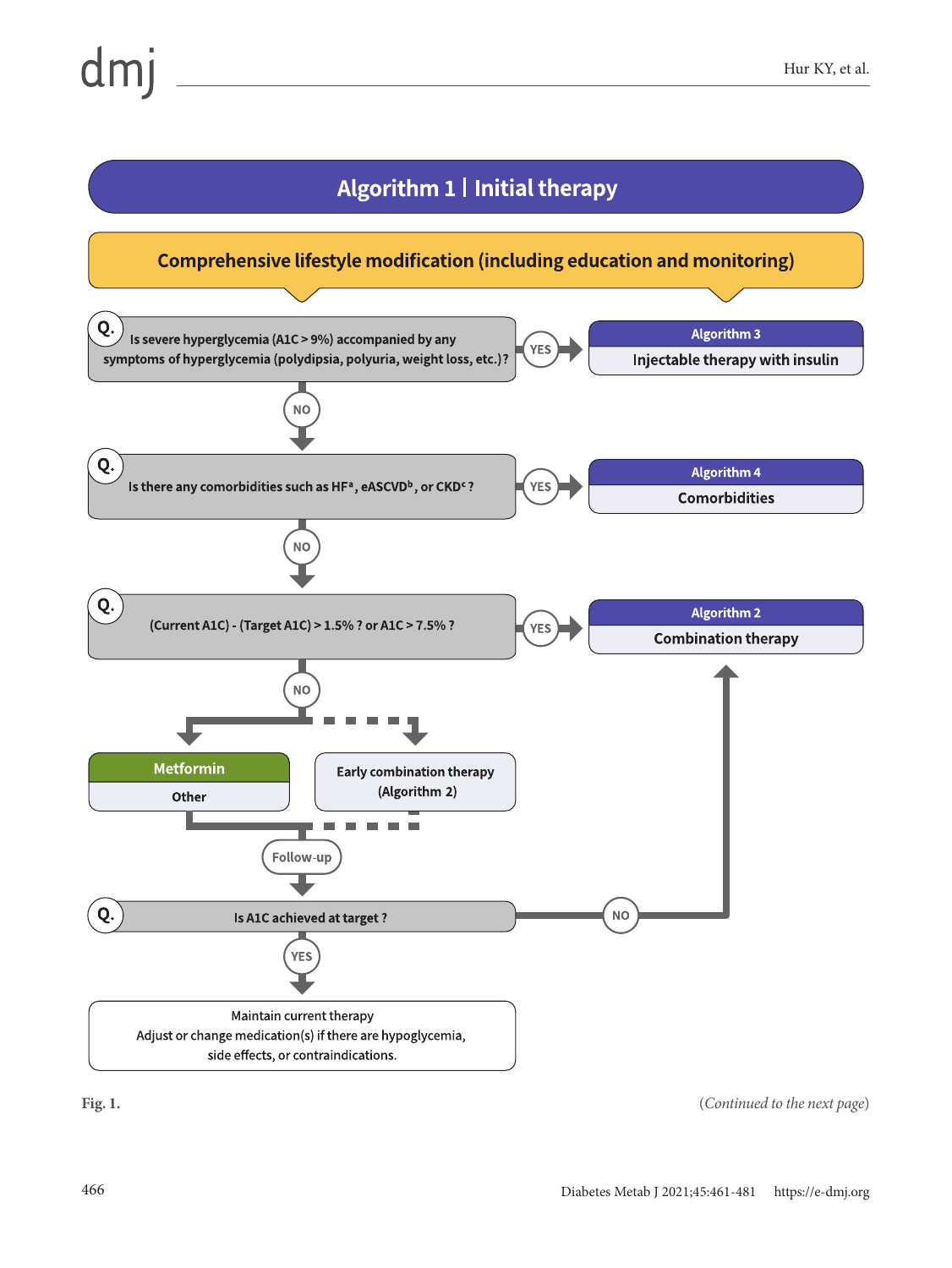**Fig. 1.** Continued. Treatment algorithm 1 (initial therapy) for patients with type 2 diabetes mellitus (T2DM). The algorithm stratifies the strategy of glycemic control for T2DM based on initial glycosylated hemoglobin (A1C) levels and underlying comorbidities. For newly diagnosed T2DM, begin with comprehensive lifestyle modification (LSM) at the time of diagnosis and monitor continuously. If the initial severe hyperglycemia (A1C level >9.0%) is accompanied by symptoms of hyperglycemia (polydipsia, polyuria, weight loss, etc.), insulin treatment should be prioritized (algorithm 3). If heart failure (HF), established atherosclerotic cardiovascular disease (eASCVD), or chronic kidney disease (CKD) are present, follow algorithm 4. If glycemic target is not achieved within 3 months after LSM, then glucose-lowering agent should be initiated promptly. If the current A1C is 1.5% higher than that of the target A1C or the current A1C level is >7.5%, follow algorithm 2 (combination therapy). If the A1C level is 7.5% or less, metformin monotherapy is recommended as a first-line therapy. However, if there are contraindications or intolerable side effects related to metformin use, a different class of medications can be considered. Instead of metformin monotherapy, early combination therapy could be considered to reduce the risk of failure of glycemic control in some patients with newly diagnosed T2DM. eGFR, estimated glomerular filtration rate. <sup>a</sup>Particularly HF with reduced ejection fraction (HFrEF, clinical diagnosis of HF and left ventricular ejection fraction ≤40%), b A history of an acute coronary syndrome or myocardial infarction, stable or unstable angina, coronary heart disease with or without revascularization, other arterial revascularization, stroke, or peripheral artery disease assumed to be atherosclerotic in origin, 'eGFR <60 mL/min/1.73 m<sup>2</sup> or urine albumin creatinine ratio ≥30 mg/g.

#### lowing the diagnosis of T2DM (RCT, Limited) (Fig. 1).

There is a strong correlation between adherence to glucoselowering agents and metabolic control in T2DM. For each 10% increment in drug adherence, the A1C level decreases by 0.16% [66]. Therefore, adherence to medication should be checked regularly, and medication adjustment should not be delayed if necessary (Expert opinion, General).

Injectable therapy (GLP-1RA or insulin) is recommended when potent glucose-lowering efficacy is required (RCT, General) (Fig. 3) [67]. The addition of GLP-1RA, basal insulin, or premixed insulin is recommended equally [68-77]. If A1C target is not achieved with GLP-1RA or basal insulin-based therapy, free or fixed-ratio combination therapy of GLP-1RA and basal insulin could be considered (RCT, Limited) [72,78-94]. Intensification of insulin therapy with premixed insulin twice daily, basal-plus, or basal-bolus is also recommended to enhance blood glucose control (RCT, Limited) [95-99].

Regimens that include sodium-glucose cotransporter 2 (SGLT2) inhibitors or GLP-1RAs with proven cardiovascular (CV) benefits should be prioritized for combination therapy in patients with eASCVD (RCT, Limited) (Fig. 4). T2DM patients with CV risk factors who received empagliflozin treatment had a remarkably lower three-point major adverse cardiovascular event (MACE), including CV death, nonfatal myocardial infarction, and nonfatal stroke, compared with the placebo treatment group (hazard ratio, 0.86; 95% confidence interval, 0.74 to 0.99; EMPA-REG OUTCOME trial) (Table 5) [100]. The effects of empagliflozin on the components of MACE, all-cause mortality, and HF outcomes in Asian patients were also consistent with the overall population of the EMPA-REG study [101].

Dulaglutide [102], liraglutide [103], and semaglutide [104] significantly led to a lower composite three-point MACE outcome compared with the placebo (Table 6).

 In patients with T2DM who had or were at risk for atherosclerotic CVD, SGLT2 inhibitor treatment with empagliflozin (EMPEROR-Reduced study), dapagliflozin (DECLARE-TIMI 58 study, DAPA-HF study), and ertugliflozin (VERTIS-CV study) showed lower rates of CV death and hospitalization for HF than placebo treatment regardless of the presence of diabetes [105-107]. For patients with HF, glucose-lowering agents, including SGLT2 inhibitors with proven CV benefits, should be prioritized (RCT, Limited). The use of SGLT2 inhibitors could be beneficial in patients with T2DM suffering from HF symptoms and reduced ejection fraction to reduce the aggravation of HF and death from CV causes (Table 5).

For patients with albuminuria or reduced eGFR, glucoselowering agents, including SGLT2 inhibitors with proven renal and CV benefits, should be prioritized (RCT, Limited). According to the EMPA-REG OUTCOME trial, empagliflozin treatment led to a significantly lower risk of composite renal outcome (persistent doubling of serum creatinine level, endstage kidney disease [i.e., the need for long-term dialysis or renal transplantation], or death from renal causes) compared with placebo [108]. The DECLARE-TIMI 58 study confirmed that dapagliflozin also led to a lower renal end-point compared with placebo treatment [105]. A recently published DAPA-CKD study showed that regardless of the presence or absence of diabetes, the risk of renal composite outcomes was significantly lower with dapagliflozin treatment than with placebo in patients with pre-existing CKD (eGFR, 25 to 75 mL/min/1.73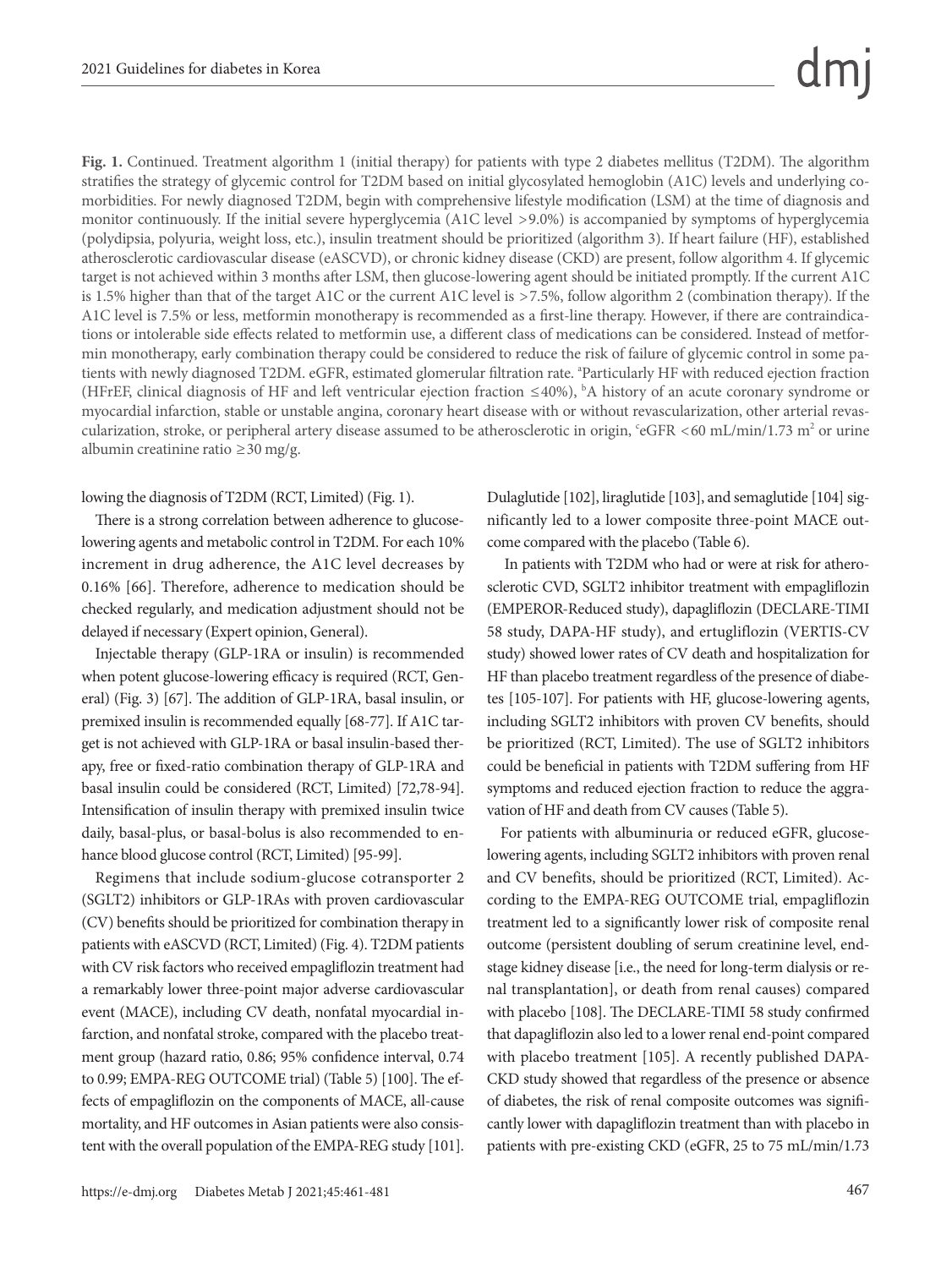# Algorithm 2 | Combination therapy

# Comprehensive lifestyle modification (including education and monitoring)



**Fig. 2.** (*Continued to the next page*)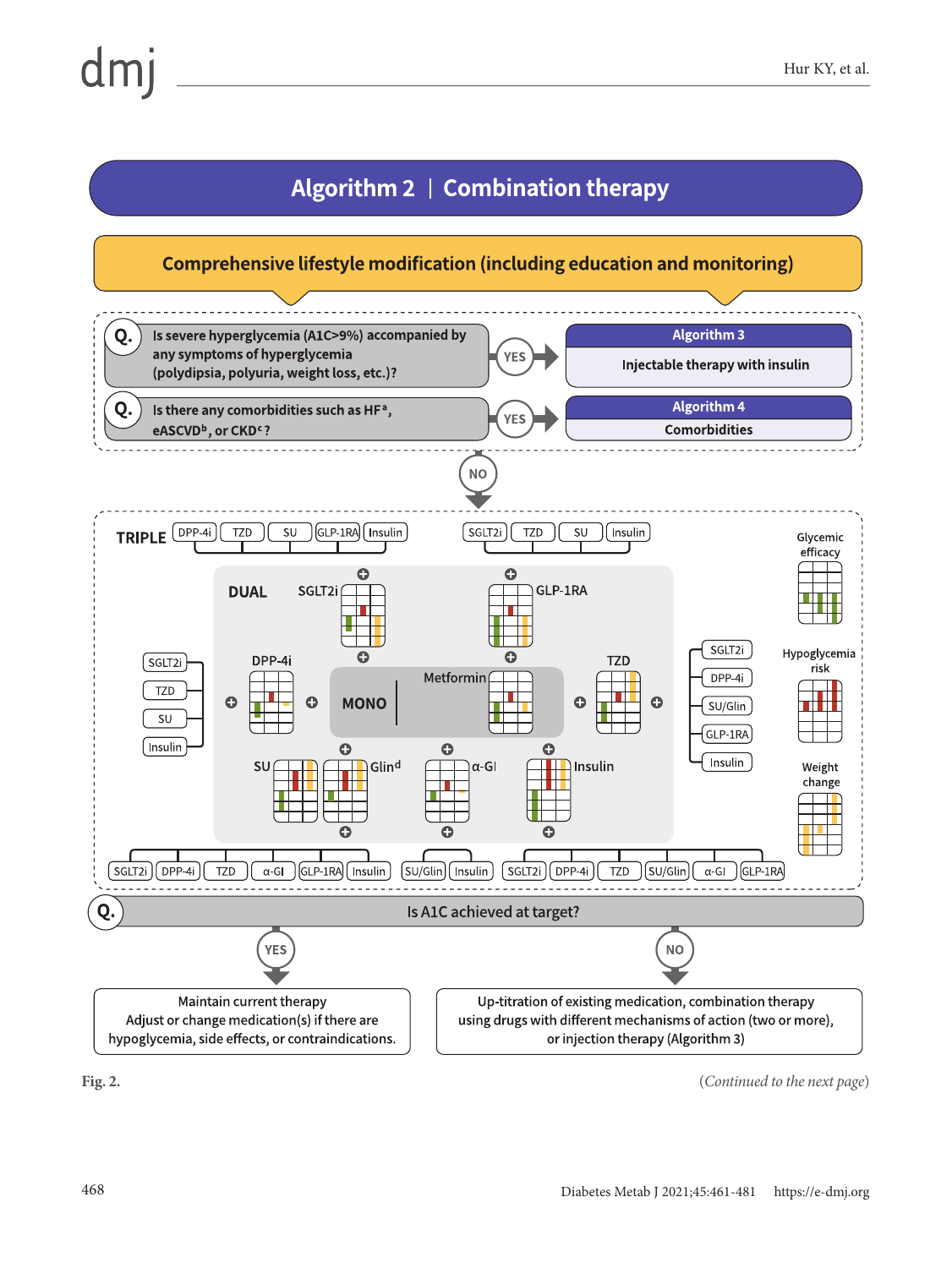**Fig. 2.** Continued. Treatment algorithm 2 (combination therapy) for patients with type 2 diabetes mellitus (T2DM). If the current glycosylated hemoglobin (A1C) is 1.5% higher than that of the target A1C or the current A1C level is >7.5%, combination therapy is recommended. If the target A1C level has not been achieved, the up-titration of existing medication, combination therapy using medications with different mechanisms of action, or use of injectable medication should actively be considered as soon as possible. When choosing glucose-lowering agents, consider glucose-lowering efficacy, hypoglycemia risk or weight change, side effects, treatment acceptability, age, personal value of life, and cost. The characteristics of glucose-lowering agents are expressed as a bar scale. Each color shows glycemic efficacy (green), hypoglycemia risk (red), and body weight change (yellow). HF, heart failure; eASCVD, established atherosclerotic cardiovascular disease; CKD, chronic kidney disease; eGFR, estimated glomerular filtration rate; DPP-4i, dipeptidyl peptidase-4 inhibitor; TZD, thiazolidinedione; SU, sulfonylurea; GLP-1RA, glucagon-like peptide-1 receptor agonist; SGLT2i, sodium-glucose cotransporter 2 inhibitor; α-GI, alpha-glucosidase inhibitor. <sup>a</sup>Particularly HF with reduced ejection fraction (HFrEF, clinical diagnosis of HF and left ventricular ejection fraction ≤40%), <sup>b</sup>History of acute coronary syndrome or myocardial infarction, stable or unstable angina, coronary heart disease with or without revascularization, other arterial revascularization, stroke, or peripheral artery disease assumed to be atherosclerotic in origin, 'eGFR <60 mL/ min/1.73 m<sup>2</sup> or urine albumin creatinine ratio  $\geq$ 30 mg/g, <sup>d</sup>Glinide can be used as a dual therapy with metformin, TZD,  $\alpha$ -GI, or insulin. Glinide can be used as a triple therapy with metformin and α-GI, metformin and TZD, or metformin and insulin.

m<sup>2</sup>; urine albumin-to-creatinine ratio [UACR], 200 to 5,000) [109]. According to recent evidence from large-scale RCTs and meta-analyses, SGLT2 inhibitor treatment in patients with T2DM has proven beneficial effects on renal outcomes, such as progression of albuminuria, aggravation of eGFR, or initiation of renal replacement therapy. Most clinical trials were performed in patients with eASCVD, high risk of CVD, or CKD; therefore, we recommend SGLT2 inhibitors preferentially in these populations.

#### **DIABETIC KIDNEY DISEASE (DIABETIC NEPHROPATHY)**

UACR and eGFR should be evaluated in people with T2DM at the time of diagnosis and at least once a year (NRS, General) [110]. Blood glucose and BP should be controlled optimally to suppress the development and progression of diabetic kidney disease (RCT, General) [24]. Patients with diabetic kidney disease should avoid excessively high or low ( $\leq 0.8$  g/kg/day) consumption of protein (RCT, General) [111,112]. In patients with diabetes, high BP, and albuminuria, ACE inhibitors or ARBs should be prescribed (RCT, General) [113-115]. The use of ACE inhibitors or ARBs to prevent the progression of diabetic kidney disease is not recommended in patients with normal BP (RCT, General) [116]. Treatment with SGLT2 inhibitors, which have proven CV and renal benefits, should be prioritized in cases of albuminuria or reduced eGFR (RCT, General) [105,109,117]. If the cause of kidney disease is unclear or if renal dysfunction has progressed (GFR < 30 mL/min/1.73 m<sup>2</sup>), a nephrologist should be consulted (NRS, General).

#### **DIABETIC NEUROPATHY AND FOOT CARE**

Patients with T1DM should be screened 5 years after diagnosis; patients with T2DM should be screened for diabetes-related peripheral and autonomic neuropathy at the time of diagnosis of diabetes and then repeatedly tested every year (RCT, General). Screening tests for diabetic peripheral neuropathy include the Michigan Neuropathy Screening Instrument Questionnaire and a neurological physical examination (Michigan Neuropathy Screening Instrument Examination, a pinching test, and a temperature perception test) (RCT, General) [118,119]. In patients with symptoms or signs such as orthostatic hypotension and stable tachycardia, the patient should be tested for CV autonomic neuropathy (RCT, Limited). Strict glycemic control is recommended to prevent or delay the development of peripheral neuropathy and CV autonomic neuropathy in both T1DM and T2DM (RCT, General) [120]. In patients with neuropathic pain, pharmacologic treatment should be used to control the pain and improve the patient's quality of life (RCT, General) [121,122]. Annual comprehensive evaluation to check for risk factors of foot ulcer and amputation and education for foot management should be conducted in adult patients with diabetes (RCT, General) [123]. Peripheral angiography examination should be performed in patients with severe claudication, weak pulse of the dorsalis pedis artery, or ankle brachial index ≤0.9 (Expert opinion, Limited) [124].

#### **DIABETIC RETINOPATHY**

The optimization of blood glucose, BP, and lipid control is rec-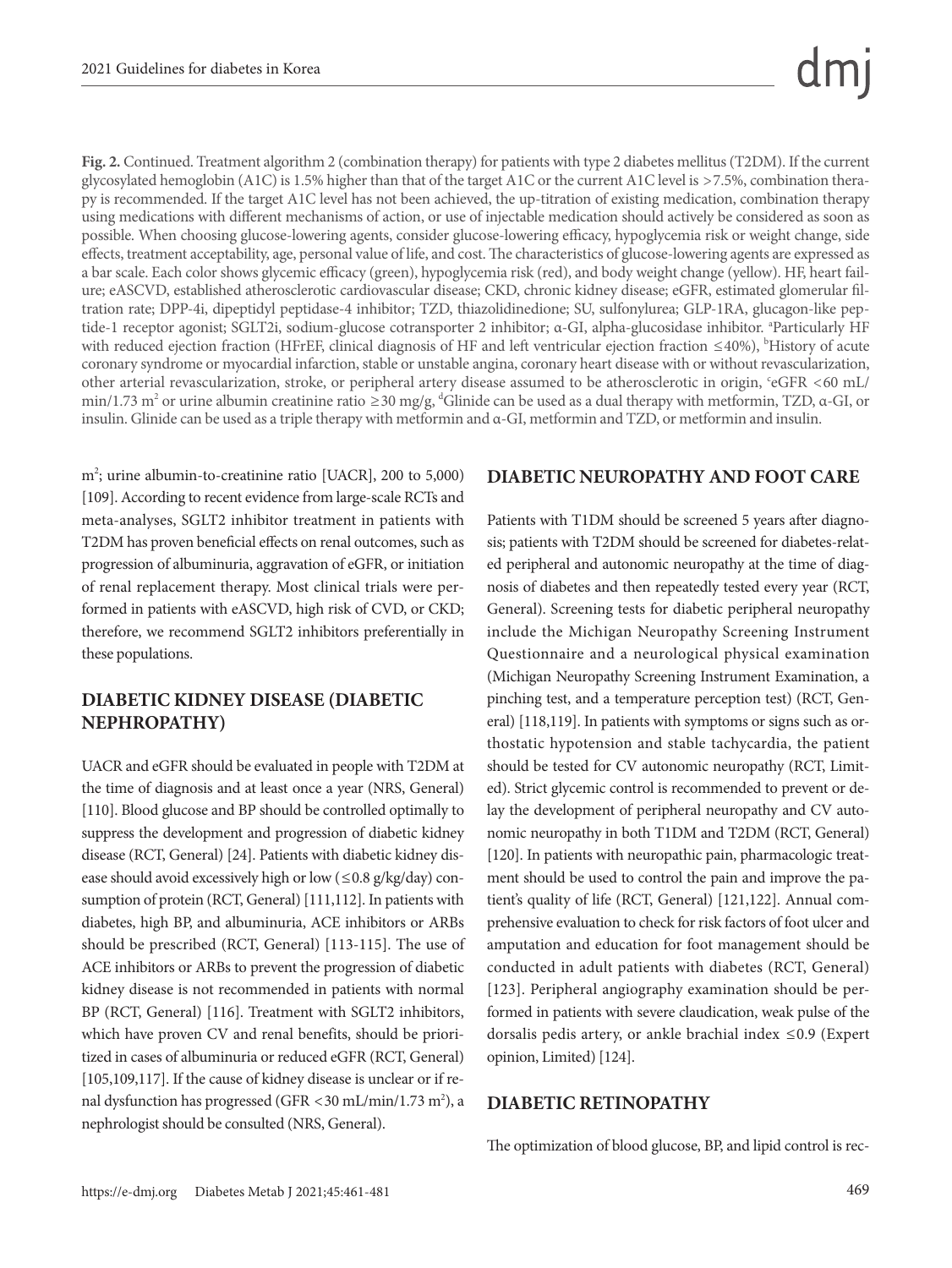# Algorithm 3 | Injectable therapy



**Fig. 3.** Treatment algorithm 3 (injectable therapy) for patients with type 2 diabetes mellitus (T2DM). If the glycosylated hemoglobin (A1C) level is >9.0% and symptomatic hyperglycemia or metabolic decompensation is present, insulin therapy can be initiated with or without oral anti-diabetic drug (OAD) in patients with T2DM. Injectable therapy (glucagon-like peptide-1 receptor agonist [GLP-1RA] or insulin) is recommended when potent glucose-lowering efficacy is required. The addition of GLP-1RA, basal insulin, or premixed insulin is recommended equally. If A1C target is not achieved with GLP-1RA or basal insulin-based therapy, free or fixed-ratio combination therapy of GLP-1RA and basal insulin could be considered. Intensification of insulin therapy with premixed insulin twice daily, basal-plus, or basal-bolus is also recommended to enhance blood glucose control.

ommended to reduce the risk of developing diabetic retinopathy or to prevent its progression (RCT, General) [15,125]. Patients with T1DM should undergo ophthalmic and comprehensive eye examinations, including the periphery of the retina, within 5 years of diagnosis. Patients with T2DM should undergo ophthalmic and comprehensive eye examinations, including the periphery of the retina, at the time of diagnosis and then every year (Expert opinion, General). If there are no signs

of retinopathy and glycemia is well controlled, the patient can be examined at an interval of 1 to 2 years. If a woman with diabetes plans to become pregnant, she must undergo an eye examination in advance; if she becomes pregnant, she should undergo an eye examination within the first 3 months of pregnancy and receive counseling on the development and risk of diabetic retinopathy (RCT, General). The patient should be followed up every 3 months during pregnancy and up to 1 year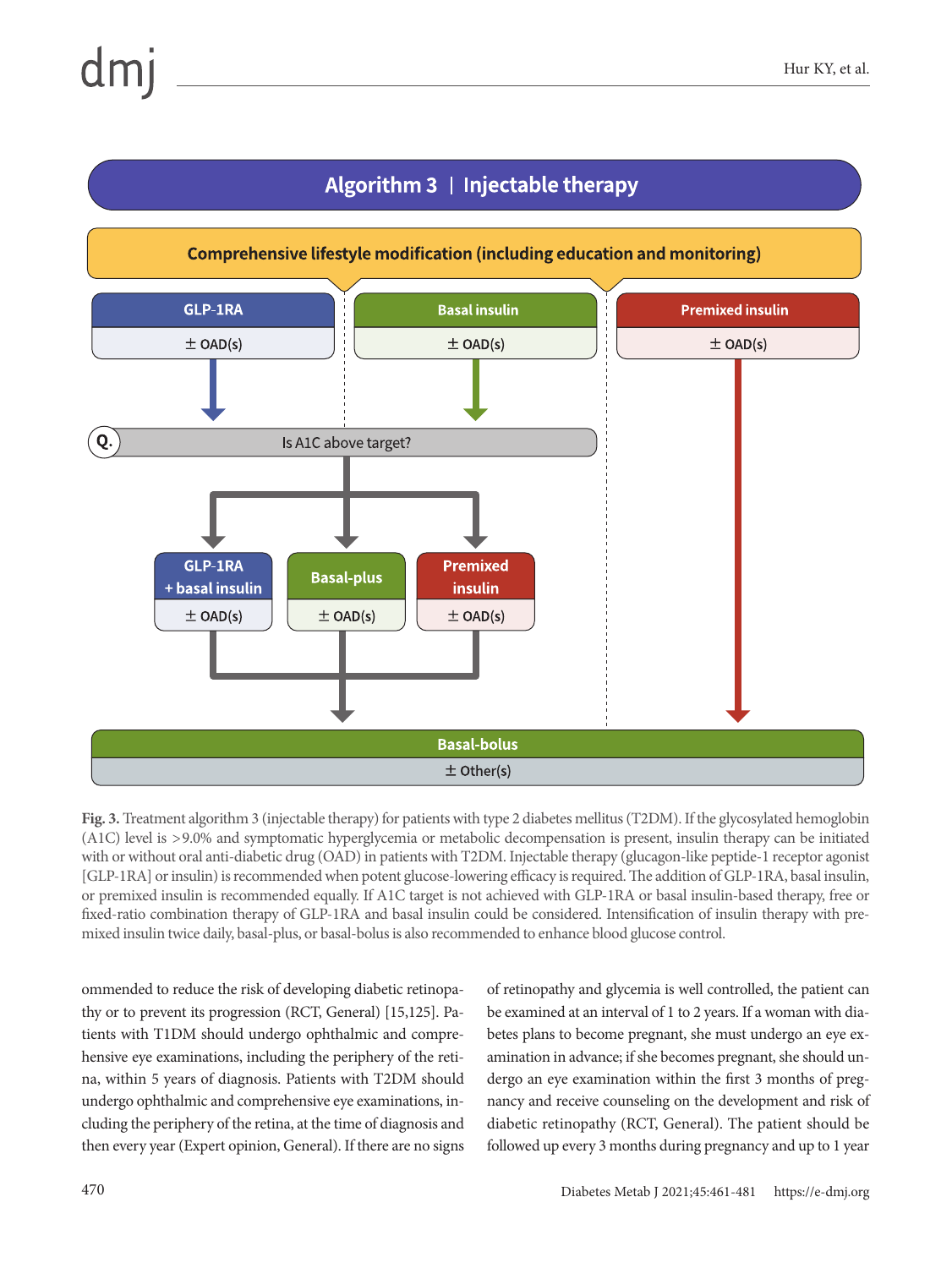

**Fig. 4.** Treatment algorithm 4 (comorbidities) for patients with type 2 diabetes mellitus who have heart failure (HF), established atherosclerotic cardiovascular disease (eASCVD), or chronic kidney disease (CKD). If patients have underlying above comorbidities, glucose-lowering agents, including sodium-glucose cotransporter 2 (SGLT2) inhibitor or glucagon-like peptide-1 receptor agonist (GLP1-RA), are the preferred choice. For patients with HF, glucose-lowering agents, including SGLT2 inhibitors with proven cardiovascular (CV) benefits, should be prioritized. Regimens that include SGLT2 inhibitors or GLP-1RAs with proven CV benefits should be prioritized for combination therapy in patients with eASCVD. For patients with albuminuria or reduced estimated glomerular filtration rate (eGFR), glucose-lowering agents, including SGLT2 inhibitors with proven renal and CV benefits, should be prioritized. A1C, glycosylated hemoglobin; Met, metformin; TZD, thiazolidinedione. <sup>a</sup>Particularly HF with reduced ejection fraction (HFrEF, clinical diagnosis of HF and left ventricular ejection fraction ≤40%), <sup>b</sup>History of acute coronary syndrome or myocardial infarction, stable or unstable angina, coronary heart disease with or without revascularization, other arterial revascularization, stroke, or peripheral artery disease assumed to be atherosclerotic in origin, 'eGFR <60 mL/min/1.73 m<sup>2</sup> or urine albumin creatinine ratio ≥30 mg/g, <sup>d</sup>Dapagliflozin, empagliflozin, ertugliflozin, <sup>e</sup>Dapagliflozin, empagliflozin, <sup>f</sup>Dulaglutide, liraglutide, semaglutide, <sup>g</sup>Pioglitazone.

#### https://e-dmj.org Diabetes Metab J 2021;45:461-481 471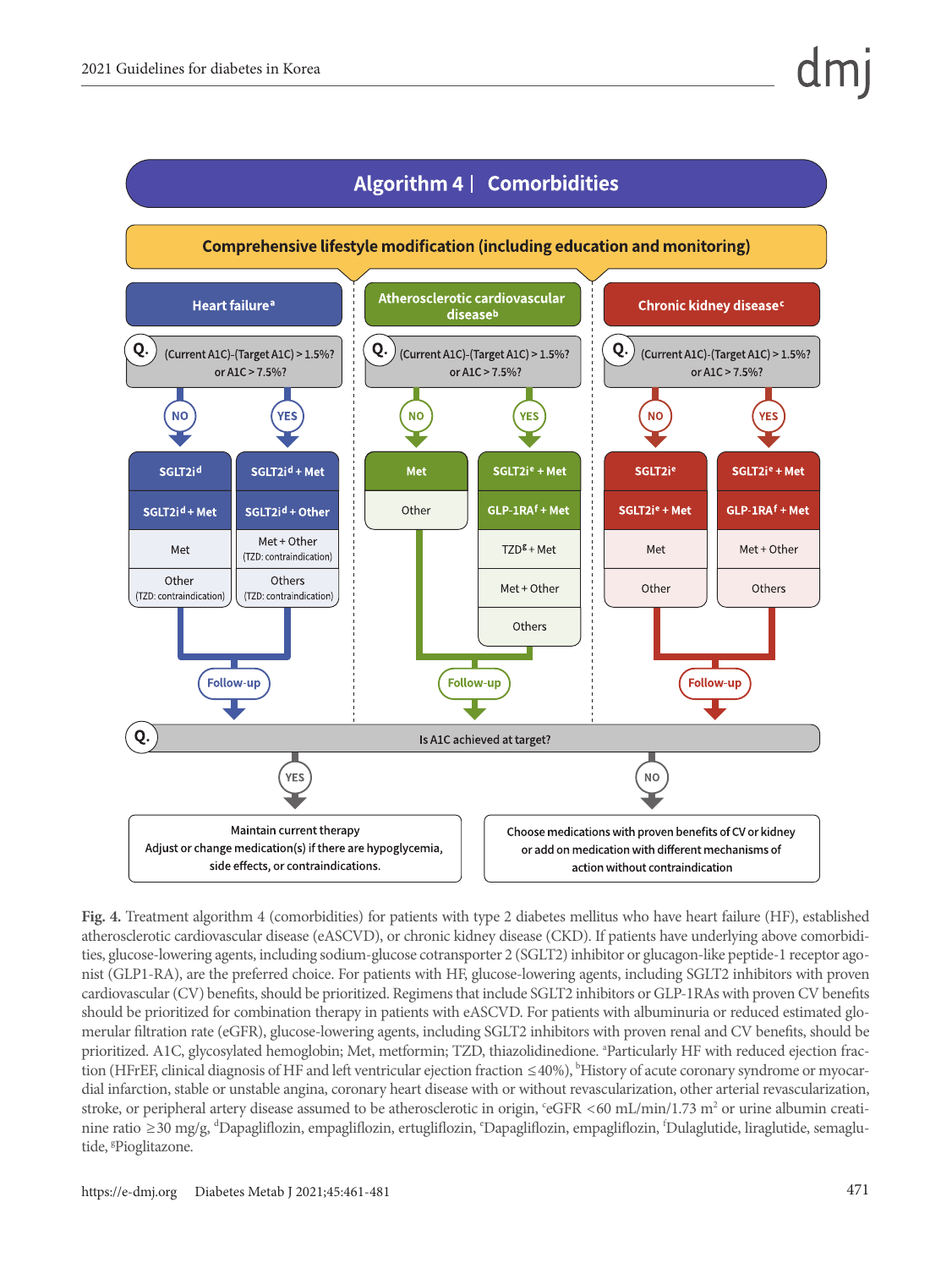| Variable                              | <b>EMPA-REG</b><br><b>OUTCOME</b> | DECLARE-<br>TIMI 58 | $DAPA-HFa$          | <b>VERTIS-CV</b>    | DAPA-CKD            | <b>EMPEROR-R</b>    |
|---------------------------------------|-----------------------------------|---------------------|---------------------|---------------------|---------------------|---------------------|
| No. of patients enrolled              | 7,020                             | 17,160              | 4,744               | 8,246               | 4,304               | 3,730               |
| Drug                                  | Empagliflozin                     | Dapagliflozin       | Dapagliflozin       | Ertugliflozin       | Dapagliflozin       | Empagliflozin       |
| Median follow-up, yr                  | 3.1                               | 4.2                 | 1.5                 | 3                   | 2.4                 | 1.3                 |
| Mean baseline A1C, %                  | 8.1                               | 8.3                 | <b>NA</b>           | 8.2                 | <b>NA</b>           | <b>NA</b>           |
| Mean duration of diabetes, yr         | <b>NA</b>                         | 11                  | NA                  | 13                  | NA                  | NA                  |
| Baseline statin use, %                | 77                                | 75                  | <b>NA</b>           | 82.3                | 65                  | <b>NA</b>           |
| Baseline CVD/HF, %                    | 99                                | 41                  | Not reported        | 100                 | 37                  | Not reported        |
| Baseline HF, %                        | 10                                | 10                  | 100                 | 23.7                | 10.8                | 100                 |
| MACE outcome <sup>b</sup>             | $0.86(0.74-0.99)$                 | $0.93(0.84 - 1.03)$ | Not reported        | $0.97(0.85 - 1.11)$ | Not reported        | Not reported        |
| Hospitalization for HF or CV<br>death | $0.66(0.55-0.79)$                 | $0.83(0.73-0.95)$   | $0.75(0.65 - 0.85)$ | $0.88(0.75-1.03)$   | $0.71(0.55 - 0.92)$ | $0.75(0.65 - 0.86)$ |
| CV death                              | $0.62(0.49 - 0.77)$               | $0.98(0.82 - 1.17)$ | $0.82(0.69 - 0.98)$ | $0.92(0.77 - 1.11)$ | $0.81(0.58 - 1.12)$ | $0.92(0.75 - 1.12)$ |
| Fatal or nonfatal MI                  | $0.87(0.70-1.09)$                 | $0.89(0.77-1.01)$   | Not reported        | $1.04(0.86 - 1.26)$ | Not reported        | Not reported        |
| Fatal or nonfatal stroke              | $1.18(0.89 - 1.56)$               | $1.01(0.84 - 1.21)$ | Not reported        | $1.06(0.82 - 1.37)$ | Not reported        | Not reported        |
| All-cause mortality                   | $0.68(0.57-0.82)$                 | $0.93(0.82 - 1.04)$ | $0.83(0.71-0.97)$   | $0.93(0.80 - 1.08)$ | $0.69(0.53 - 0.88)$ | $0.92(0.77 - 1.10)$ |
| HF hospitalization                    | $0.65(0.50-0.85)$                 | $0.73(0.61 - 0.88)$ | $0.70(0.59 - 0.83)$ | $0.70(0.54 - 0.90)$ | Not reported        | $0.69(0.59 - 0.81)$ |
| Renal composite endpoint              | $0.54(0.40-0.75)$                 | $0.53(0.43 - 0.66)$ | $0.71(0.44 - 1.16)$ | $0.81(0.63 - 1.04)$ | $0.61(0.51-0.72)$   | $0.50(0.32 - 0.77)$ |
| <b>ESKD</b>                           | $0.45(0.21-0.97)$                 | $0.31(0.13 - 0.79)$ | $1.00(0.50-1.99)$   | $0.81(0.63 - 1.04)$ | $0.64(0.50-0.82)$   | Not reported        |
| Renal death                           | Not reported                      | $0.60(0.22 - 1.65)$ | <b>NA</b>           | <b>NA</b>           | <b>NA</b>           | Not reported        |

**Table 5.** Summary of cardiovascular and renal outcome trials following SGLT2 inhibitor treatment in type 2 diabetes mellitus

Values are presented as hazard ratio (95% confidence interval).

SGLT2, sodium-glucose cotransporter 2; A1C, glycosylated hemoglobin; NA, not available; CVD, cardiovascular disease; HF, heart failure; MACE, major adverse cardiovascular events; CV, cardiovascular; MI, myocardial infarction; ESKD, end-stage kidney disease.

a 58.2% of patients enrolled in DAPA-HF did not have diabetes mellitus. All patients enrolled in DAPA-HF had HF with reduced ejection fraction, b Mean duration of diabetes was not provided for EMPA-REG OUTCOME, but 57% of patients enrolled had diabetes for more than 10 years.

postpartum [126]. The use of aspirin to prevent CVD does not increase the risk of retinal bleeding (RCT, General) [127]. When the illness progresses to proliferative diabetic retinopathy, panretinal photocoagulation should be performed by a specialist (Expert opinion, General) [128].

## **NAFLD IN T2DM**

All adults with T2DM should undergo NAFLD evaluation by using alanine aminotransferase or abdominal ultrasonography (Expert opinion, General) [129]. For adults with T2DM and NAFLD, lifestyle modification is required to treat CV risk factors and fatty liver diseases (RCT, General). Adults with BMI ≥23 kg/m2 , NAFLD, and T2DM should lose at least 7% of their body weight to reduce liver inflammation (RCT, General) [130]. Thiazolidinedione can be used as the initial medication for

NAFLD in adults with T2DM (RCT, Limited) [131]. GLP-1RAs can be used for the treatment of NAFLD in adults with T2DM (RCT, Limited) [132]. Metformin, DPP-4 inhibitors, vitamin E, statins, ursodeoxycholic acid, and pentoxifyline should not be used for the treatment of NAFLD (RCT, General) [133].

## **CGM SYSTEM AND INSULIN PUMP USE**

CGM results and an ambulatory glucose profile should be analyzed using internationally standardized core metrics (NRS, General) [134]. The clinical benefits of CGM and insulin pump use can only be expected if the patients are trained to use these devices properly and if the information obtained for blood glucose control are properly applied (NRS, General). For adults who treated with MDIs of prandial and basal insulin or insulin pumps, training should be provided professionally and sys-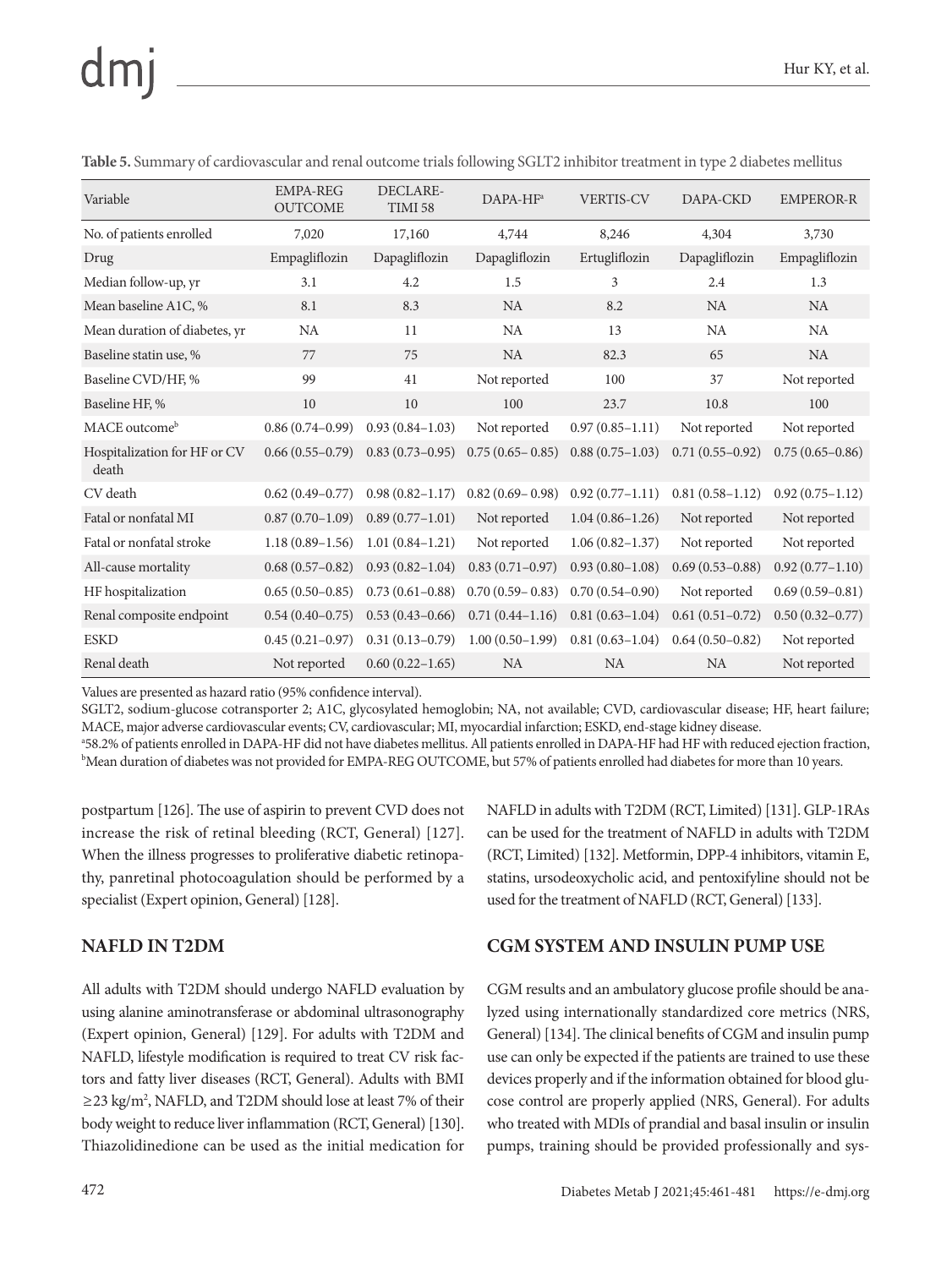|                                       | <b>REWIND</b>       | <b>LEADER</b>                        | SUSTAIN-6               |
|---------------------------------------|---------------------|--------------------------------------|-------------------------|
| Patients enrolled                     | 9,901               | 9,340                                | 3,297                   |
| Drug                                  | Dulaglutide         | Liraglutide                          | Semaglutide SC          |
| Dose                                  | 1.5 mg per week     | 1.8 mg or max tolerated dose per day | 0.5 mg or 1 mg per week |
| Median duration of follow-up, yr      | 5.4                 | 3.8                                  | 2.1                     |
| Mean baseline A1C, %                  | 7.2                 | 8.7                                  | 8.7                     |
| Mean duration of diabetes, yr         | 9.5                 | 12.8                                 | 13.9                    |
| Baseline statin use, %                | 66                  | 72                                   | 73                      |
| Baseline prevalence of ASCVD/HF, %    | 31                  | 81                                   | 72                      |
| Baseline prevalence of HF, %          | 9                   | 18                                   | 24                      |
| Primary outcome, 3-MACE <sup>a</sup>  | $0.88(0.79-0.99)$   | $0.87(0.78 - 0.97)$                  | $0.74(0.58-0.95)$       |
| CV death                              | $0.91(0.78-1.06)$   | $0.78(0.66 - 0.93)$                  | $0.98(0.65 - 1.48)$     |
| Fatal or nonfatal MI <sup>b</sup>     | $0.96(0.79-1.15)$   | $0.86(0.73-1.00)$                    | $0.74(0.51-1.08)$       |
| Fatal or nonfatal stroke <sup>b</sup> | $0.76(0.62 - 0.94)$ | $0.86(0.71-1.06)$                    | $0.61(0.38-0.99)$       |
| All-cause mortality                   | $0.90(0.80-1.01)$   | $0.85(0.74-0.97)$                    | $1.05(0.74-1.50)$       |
| HF hospitalization <sup>c</sup>       | $0.93(0.77-1.12)^c$ | $0.87(0.73 - 1.05)$                  | $0.86(0.48-1.55)$       |
| Renal composite outcomed              | $0.85(0.77-0.93)$   | $0.78(0.67-0.92)$                    | $0.64(0.46 - 0.88)$     |

**Table 6.** Summary of the cardiovascular outcome trials following GLP-1 receptor agonist treatment in type 2 diabetes mellitus

Values are presented as hazard ratio (95% confidence interval).

GLP-1, glucagon-like peptide-1; SC, subcutaneous; A1C, glycosylated hemoglobin; ASCVD, atherosclerotic cardiovascular disease; HF, heart failure; 3-MACE, 3-point major adverse cardiovascular event; CV, cardiovascular; MI, myocardial infarction.

a Three-point MACE is a composite of CV death, MI, or stroke, b The risk estimates and 95% CIs for SUSTAIN-6 is for nonfatal MI (excluding fatal MI) or nonfatal stroke (excluding fatal stroke). The effect estimates for the composite endpoints of fatal or nonfatal MI and fatal or nonfatal stroke were not available in the primary manuscripts, Urgent HF visit or hospitalization for HF, <sup>a</sup>The renal composite outcome reported in a recent meta-analysis was a composite of the development of macroalbuminuria, doubling of serum creatinine, a ≥40% decline in estimated glomerular filtration rate (eGFR), development of end-stage kidney disease, or death due to renal causes. For SUSTAIN-6, the renal composite was persistent macroalbuminuria, persistent doubling of serum creatinine with an eGFR <45 mL/min/1.73 m<sup>2</sup> or need for continuous renal replacement therapy.

tematically (NRS, General). All adult T1DM patients should be encouraged to use real-time CGM devices to control blood glucose and lower the risk of hypoglycemia (RCT, General) [135-137]. Adults with T2DM who require MDIs may use realtime CGM devices for glycemic control (RCT, Limited) [138]. Adults with T2DM who receive treatment other than MDI can periodically perform real-time CGM to control blood glucose (RCT, Limited) [139]. The daily use of real-time CGM devices is recommended for pregnant women with T1DM to control blood glucose, lower the risk of hypoglycemia, and improve perinatal performance (RCT, General) [140].

To reduce the risk of severe hypoglycemia for adult patients with T1DM who experience severe hypoglycemia or hypoglycemia unawareness at least twice a year, insulin pumps rather than MDIs are also recommended even in the absence of CGM (RCT, Limited) [141]. Sensor-enhanced insulin pumps with

built-in basal insulin injection interruption algorithms are recommended for adults with T1DM with a high risk of hypoglycemia despite the everyday use of CGM devices (RCT, Limited) [142]. Insulin pumps should only be considered if intensive education is preceded by a professional education system for adults with T2DM whose blood glucose is not controlled by MDIs (RCT, Limited) [143].

#### **VACCINATION FOR PATIENTS WITH T2DM**

An annual flu vaccine is recommended for patients with diabetes. *Streptococcus pneumoniae* vaccines should also be considered. Coronavirus disease 2019 (COVID-19) vaccination is recommended for patients with diabetes (Expert opinion, General) [144].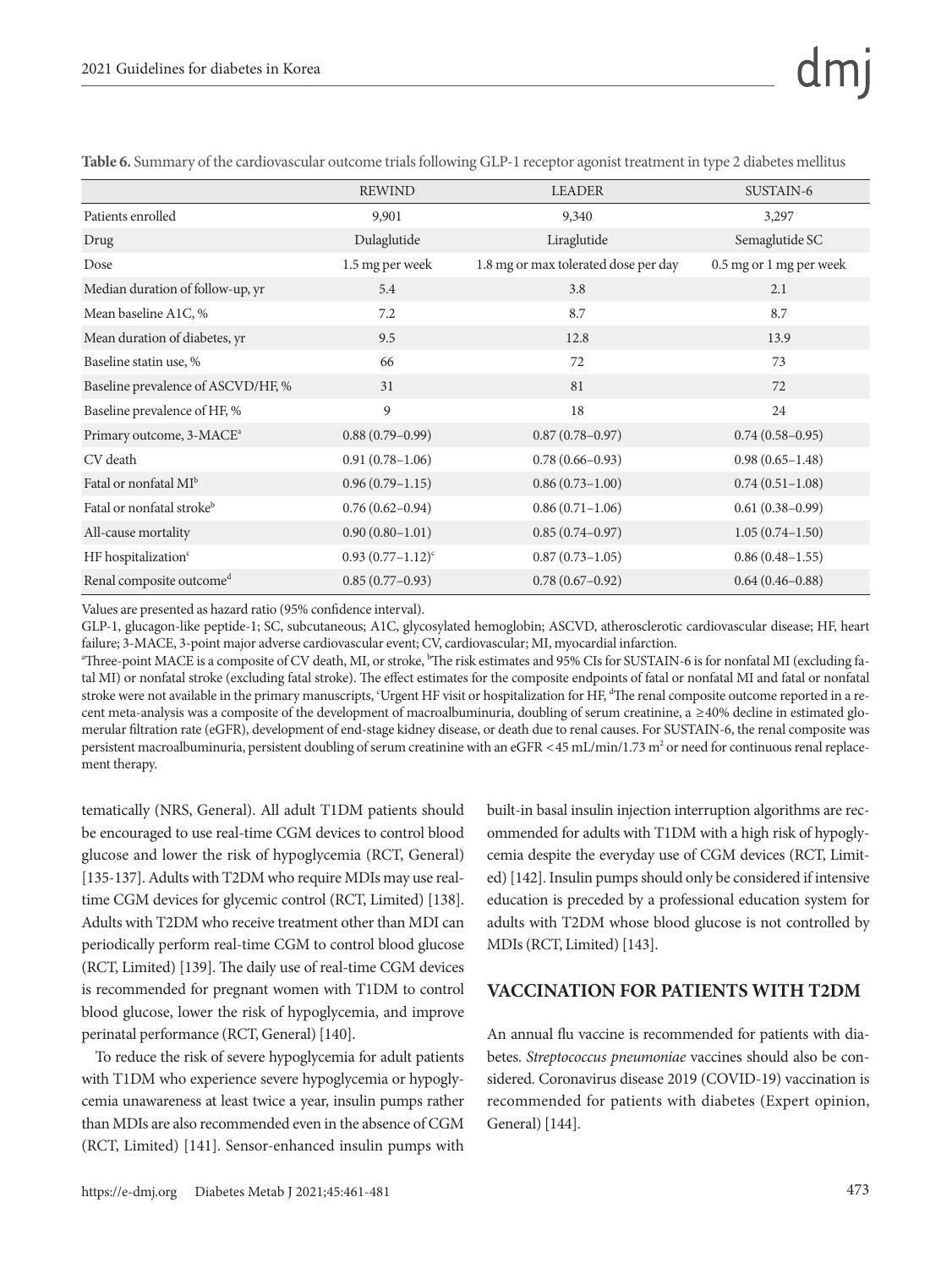# dm

# **CONCLUSIONS**

Despite the constant efforts of the KDA, healthcare professionals, and the Korean government, the achievement rates for the comprehensive management of diabetes via ABC clinical targets (A, A1C <6.5%; B, BP <140/85 mm Hg; C, LDL-C <100 mg/dL) to prevent and delay vascular complications are still low in Korean adult patients with T2DM. Only 11.5% of subjects achieved all three ABC targets from 2016 to 2018, although there was an increasing trend (9.4% in 2013–2014, 8.4% in 2013–2016, and 11.5% in 2016–2018) [145]. Patients with diabetes should receive active education from multidisciplinary certified and professional education teams and constant monitoring for adherence to self-management, nutrition, and exercise. To encourage and maintain a properly modified lifestyle, technology-based behavior therapy could be useful. Individualized glycemic target, early and intensive glucose control, clinical strategies to improve adherence to glucoselowering agents and to overcome clinical inertia are necessary to optimize glycemic control in patients with diabetes. In addition, regular check-up and early detection of acute or chronic vascular complications as well as treatment strategies with CV benefit-proven medications should be considered to reduce comorbidities or mortality in patients with diabetes. The timely updated Clinical Practice Guidelines of KDA will provide evidence-based recommendations to healthcare professionals and contribute the improvement of diabetes care in Korea.

## **CONFLICTS OF INTEREST**

No potential conflict of interest relevant to this article was reported.

## **ORCID**

Kyu Yeon Hur *https://orcid.org/0000-0002-3065-7252* Seung-Hyun Ko *https://orcid.org/0000-0003-3703-1479*

## **FUNDING**

This work was supported by the Korean Diabetes Association.

## **ACKNOWLEDGMENTS**

We would like to thank the following for their thoughtful peer

review and endorsement of the guidelines: the Study group of Neuropathy, Nephropathy, Gestational Diabetes, Beta-cell and islet transplantation, Geriatrics of KDA; Committee of Education, Committee of Food and Nutrition, and Committee of Medical Practitioners of KDA; Korean Association of Internal Medicine; Korean Society of Nephrology; Korean Association of Obesity; Korean Society of Hypertension; Korean Association of Infection; Korean Society of Pediatric Endocrinology; Korean Association of Ophthalmology; Korean Association of Diabetes Dietetic Educators; Korean Association of Diabetes Nurse Educators; and Korean Society of Social Workers for Diabetes Education. We would also like to thank Esther Kim for her contribution to the systematic literature search.

#### **REFERENCES**

- 1. Jung CH, Son JW, Kang S, Kim WJ, Kim HS, Kim HS, et al. Diabetes fact sheets in Korea, 2020: an appraisal of current status. Diabetes Metab J 2021;45:1-10.
- 2. Kim MK, Ko SH, Kim BY, Kang ES, Noh J, Kim SK, et al. 2019 Clinical practice guidelines for type 2 diabetes mellitus in Korea. Diabetes Metab J 2019;43:398-406.
- 3. Korean Diabetes Association: Treatment guideline for diabetes 6th ed. Available from: kdaguideline.com (cited 2021 Jul 16).
- 4. American Diabetes Association. 2. Classification and diagnosis of diabetes: standards of medical care in diabetes-2018. Diabetes Care 2018;41(Suppl 1):S13-27.
- 5. Ko SH, Kim SR, Kim DJ, Oh SJ, Lee HJ, Shim KH, et al. 2011 Clinical practice guidelines for type 2 diabetes in Korea. Diabetes Metab J 2011;35:431-6.
- 6. Oh JY, Lim S, Kim DJ, Kim NH, Kim DJ, Moon SD, et al. A report on the diagnosis of intermediate hyperglycemia in Korea: a pooled analysis of four community-based cohort studies. Diabetes Res Clin Pract 2008;80:463-8.
- 7. Rhee SY, Chon S, Ahn KJ, Woo JT; Korean Diabetes Prevention Study Investigators. Hospital-based Korean Diabetes Prevention Study: a prospective, multi-center, randomized, openlabel controlled study. Diabetes Metab J 2019;43:49-58.
- 8. Lee JH, Chon S, Cha SA, Lim SY, Kim KR, Yun JS, et al. Impaired fasting glucose levels in overweight or obese subjects for screening of type 2 diabetes in Korea. Korean J Intern Med 2021;36:382-91.
- 9. Pan XR, Li GW, Hu YH, Wang JX, Yang WY, An ZX, et al. Effects of diet and exercise in preventing NIDDM in people with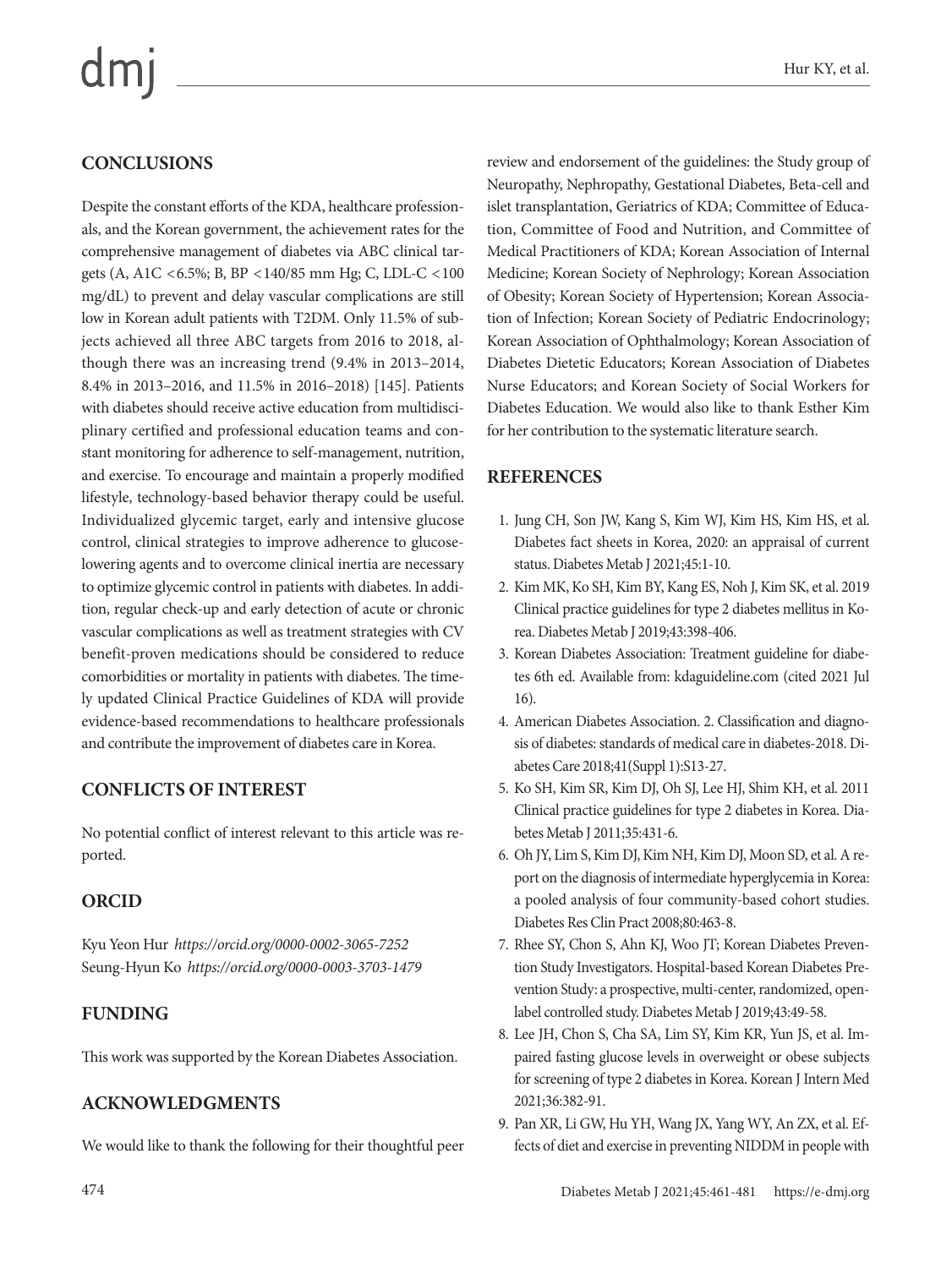impaired glucose tolerance: the Da Qing IGT and Diabetes Study. Diabetes Care 1997;20:537-44.

- 10. Tuomilehto J, Lindstrom J, Eriksson JG, Valle TT, Hamalainen H, Ilanne-Parikka P, et al. Prevention of type 2 diabetes mellitus by changes in lifestyle among subjects with impaired glucose tolerance. N Engl J Med 2001;344:1343-50.
- 11. Knowler WC, Barrett-Connor E, Fowler SE, Hamman RF, Lachin JM, Walker EA, et al. Reduction in the incidence of type 2 diabetes with lifestyle intervention or metformin. N Engl J Med 2002;346:393-403.
- 12. Lee JH, Lim SY, Cha SA, Han CJ, Jung AR, Kim KR, et al. Short-term effects of the Internet-based Korea Diabetes Prevention Study: 6-month results of a community-based randomized controlled trial. Diabetes Metab J 2021 Mar 17 [Epub]. https://doi.org/10.4093/dmj.2020.0225.
- 13. Ramachandran A, Snehalatha C, Mary S, Mukesh B, Bhaskar AD, Vijay V, et al. The Indian Diabetes Prevention Programme shows that lifestyle modification and metformin prevent type 2 diabetes in Asian Indian subjects with impaired glucose tolerance (IDPP-1). Diabetologia 2006;49:289-97.
- 14. Diabetes Control and Complications Trial Research Group, Nathan DM, Genuth S, Lachin J, Cleary P, Crofford O, et al. The effect of intensive treatment of diabetes on the development and progression of long-term complications in insulindependent diabetes mellitus. N Engl J Med 1993;329:977-86.
- 15. UK Prospective Diabetes Study (UKPDS) Group. Intensive blood-glucose control with sulphonylureas or insulin compared with conventional treatment and risk of complications in patients with type 2 diabetes (UKPDS 33). Lancet 1998;352: 837-53.
- 16. Ohkubo Y, Kishikawa H, Araki E, Miyata T, Isami S, Motoyoshi S, et al. Intensive insulin therapy prevents the progression of diabetic microvascular complications in Japanese patients with non-insulin-dependent diabetes mellitus: a randomized prospective 6-year study. Diabetes Res Clin Pract 1995;28:103- 17.
- 17. Holman RR, Paul SK, Bethel MA, Matthews DR, Neil HA. 10- Year follow-up of intensive glucose control in type 2 diabetes. N Engl J Med 2008;359:1577-89.
- 18. Hayward RA, Reaven PD, Wiitala WL, Bahn GD, Reda DJ, Ge L, et al. Follow-up of glycemic control and cardiovascular outcomes in type 2 diabetes. N Engl J Med 2015;372:2197-206.
- 19. Lee AK, Warren B, Lee CJ, McEvoy JW, Matsushita K, Huang ES, et al. The association of severe hypoglycemia with incident cardiovascular events and mortality in adults with type 2 dia-

betes. Diabetes Care 2018;41:104-11.

- 20. Writing Group for the DCCT/EDIC Research Group, Orchard TJ, Nathan DM, Zinman B, Cleary P, Brillon D, et al. Association between 7 years of intensive treatment of type 1 diabetes and long-term mortality. JAMA 2015;313:45-53.
- 21. ACCORD Study Group, Cushman WC, Evans GW, Byington RP, Goff DC Jr, Grimm RH Jr, et al. Effects of intensive bloodpressure control in type 2 diabetes mellitus. N Engl J Med 2010;362:1575-85.
- 22. SPRINT Research Group, Wright JT Jr, Williamson JD, Whelton PK, Snyder JK, Sink KM, et al. A randomized trial of intensive versus standard blood-pressure control. N Engl J Med 2015;373:2103-16.
- 23. Buckley LF, Dixon DL, Wohlford GF 4th, Wijesinghe DS, Baker WL, Van Tassell BW. Intensive versus standard blood pressure control in SPRINT-eligible participants of AC-CORD-BP. Diabetes Care 2017;40:1733-8.
- 24. UK Prospective Diabetes Study Group. Tight blood pressure control and risk of macrovascular and microvascular complications in type 2 diabetes: UKPDS 38. UK Prospective Diabetes Study Group. BMJ 1998;317:703-13.
- 25. Hansson L, Zanchetti A, Carruthers SG, Dahlof B, Elmfeldt D, Julius S, et al. Effects of intensive blood-pressure lowering and low-dose aspirin in patients with hypertension: principal results of the Hypertension Optimal Treatment (HOT) randomised trial. HOT Study Group. Lancet 1998;351:1755-62.
- 26. Bakris GL, Gaxiola E, Messerli FH, Mancia G, Erdine S, Cooper-DeHoff R, et al. Clinical outcomes in the diabetes cohort of the INternational VErapamil SR-Trandolapril study. Hypertension 2004;44:637-42.
- 27. Turnbull F, Neal B, Algert C, Chalmers J, Chapman N, Cutler J, et al. Effects of different blood pressure-lowering regimens on major cardiovascular events in individuals with and without diabetes mellitus: results of prospectively designed overviews of randomized trials. Arch Intern Med 2005;165:1410-9.
- 28. Bangalore S, Fakheri R, Toklu B, Messerli FH. Diabetes mellitus as a compelling indication for use of renin angiotensin system blockers: systematic review and meta-analysis of randomized trials. BMJ 2016;352:i438.
- 29. Arnold SV, Bhatt DL, Barsness GW, Beatty AL, Deedwania PC, Inzucchi SE, et al. Clinical management of stable coronary artery disease in patients with type 2 diabetes mellitus: a scientific statement from the American Heart Association. Circulation 2020;141:e779-806.
- 30. Lindholm LH, Ibsen H, Dahlof B, Devereux RB, Beevers G, de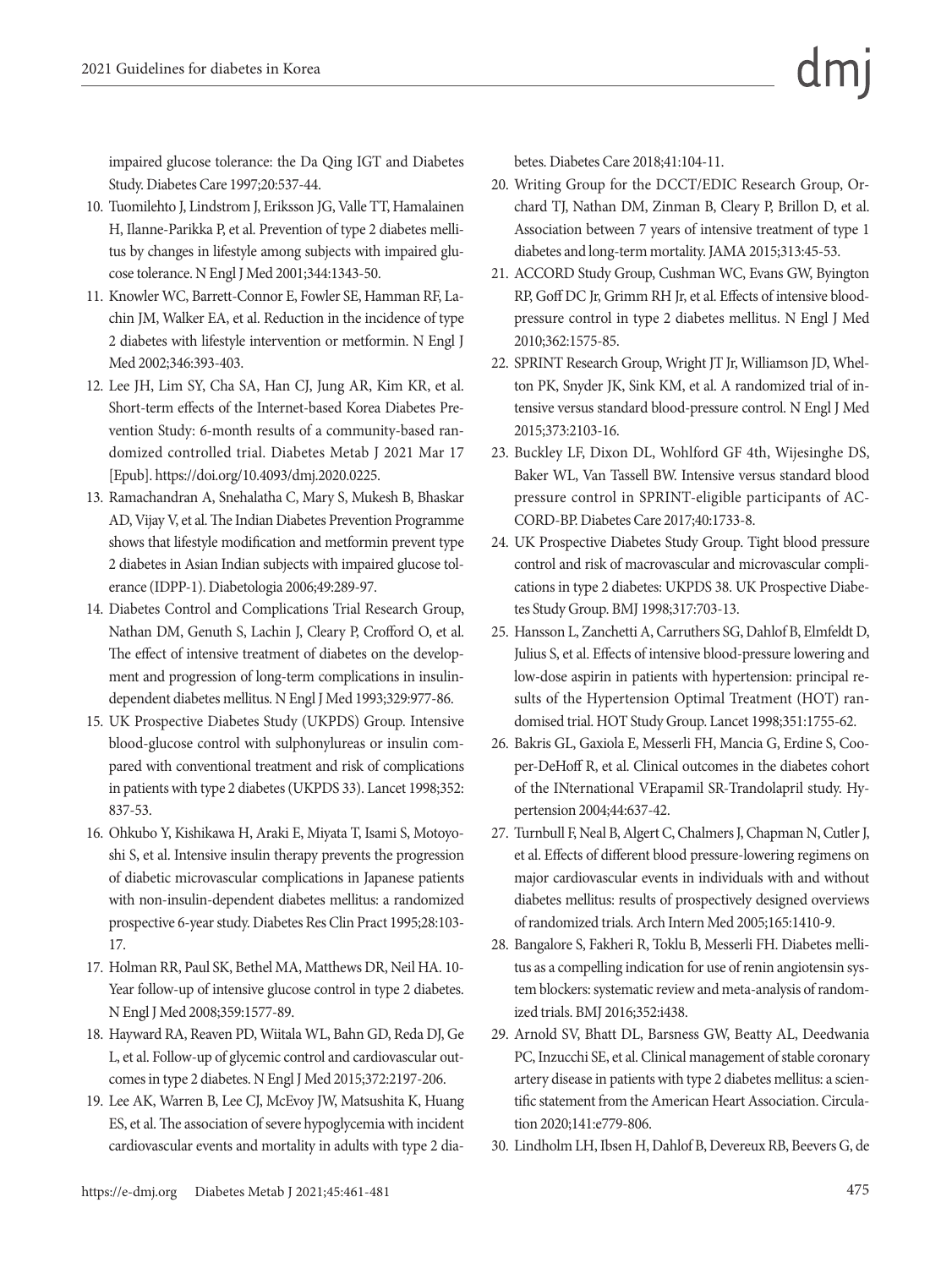Faire U, et al. Cardiovascular morbidity and mortality in patients with diabetes in the Losartan Intervention for Endpoint Reduction in Hypertension Study (LIFE): a randomised trial against atenolol. Lancet 2002;359:1004-10.

- 31. Berl T, Hunsicker LG, Lewis JB, Pfeffer MA, Porush JG, Rouleau JL, et al. Cardiovascular outcomes in the Irbesartan Diabetic Nephropathy Trial of patients with type 2 diabetes and overt nephropathy. Ann Intern Med 2003;138:542-9.
- 32. Palmer SC, Mavridis D, Navarese E, Craig JC, Tonelli M, Salanti G, et al. Comparative efficacy and safety of blood pressure-lowering agents in adults with diabetes and kidney disease: a network meta-analysis. Lancet 2015;385:2047-56.
- 33. Heart Protection Study Collaborative Group. MRC/BHF Heart Protection Study of cholesterol lowering with simvastatin in 20,536 high-risk individuals: a randomised placebocontrolled trial. Lancet 2002;360:7-22.
- 34. Cholesterol Treatment Trialists' (CTT) Collaboration, Fulcher J, O'Connell R, Voysey M, Emberson J, Blackwell L, et al. Efficacy and safety of LDL-lowering therapy among men and women: meta-analysis of individual data from 174,000 participants in 27 randomised trials. Lancet 2015;385:1397-405.
- 35. Brugts JJ, Yetgin T, Hoeks SE, Gotto AM, Shepherd J, Westendorp RG, et al. The benefits of statins in people without established cardiovascular disease but with cardiovascular risk factors: meta-analysis of randomised controlled trials. BMJ 2009;338:b2376.
- 36. Colhoun HM, Betteridge DJ, Durrington PN, Hitman GA, Neil HA, Livingstone SJ, et al. Primary prevention of cardiovascular disease with atorvastatin in type 2 diabetes in the Collaborative Atorvastatin Diabetes Study (CARDS): multicentre randomised placebo-controlled trial. Lancet 2004;364: 685-96.
- 37. Cholesterol Treatment Trialists' (CTT) Collaborators, Kearney PM, Blackwell L, Collins R, Keech A, Simes J, et al. Efficacy of cholesterol-lowering therapy in 18,686 people with diabetes in 14 randomised trials of statins: a meta-analysis. Lancet 2008;371:117-25.
- 38. Cannon CP, Blazing MA, Giugliano RP, McCagg A, White JA, Theroux P, et al. Ezetimibe added to statin therapy after acute coronary syndromes. N Engl J Med 2015;372:2387-97.
- 39. Hong N, Lee YH, Tsujita K, Gonzalez JA, Kramer CM, Kovarnik T, et al. Comparison of the effects of ezetimibe-statin combination therapy on major adverse cardiovascular events in patients with and without diabetes: a meta-analysis. Endocrinol Metab (Seoul) 2018;33:219-27.
- 40. Sabatine MS, Giugliano RP, Keech AC, Honarpour N, Wiviott SD, Murphy SA, et al. Evolocumab and clinical outcomes in patients with cardiovascular disease. N Engl J Med 2017;376: 1713-22.
- 41. Schwartz GG, Steg PG, Szarek M, Bhatt DL, Bittner VA, Diaz R, et al. Alirocumab and cardiovascular outcomes after acute coronary syndrome. N Engl J Med 2018;379:2097-107.
- 42. American Diabetes Association. 10. Cardiovascular disease and risk management: standards of medical care in diabetes-2020. Diabetes Care 2020;43(Suppl 1):S111-34.
- 43. Kim BY, Kang SM, Kang JH, Kang SY, Kim KK, Kim KB, et al. 2020 Korean Society for the Study of Obesity guidelines for the management of obesity in Korea. J Obes Metab Syndr 2021;30:81-92.
- 44. Look AHEAD Research Group, Wing RR, Bolin P, Brancati FL, Bray GA, Clark JM, et al. Cardiovascular effects of intensive lifestyle intervention in type 2 diabetes. N Engl J Med 2013;369:145-54.
- 45. Lean ME, Leslie WS, Barnes AC, Brosnahan N, Thom G, Mc-Combie L, et al. Primary care-led weight management for remission of type 2 diabetes (DiRECT): an open-label, clusterrandomised trial. Lancet 2018;391:541-51.
- 46. Gadde KM, Allison DB, Ryan DH, Peterson CA, Troupin B, Schwiers ML, et al. Effects of low-dose, controlled-release, phentermine plus topiramate combination on weight and associated comorbidities in overweight and obese adults (CON-QUER): a randomised, placebo-controlled, phase 3 trial. Lancet 2011;377:1341-52.
- 47. Davies MJ, Bergenstal R, Bode B, Kushner RF, Lewin A, Skjoth TV, et al. Efficacy of liraglutide for weight loss among patients with type 2 diabetes: the SCALE diabetes randomized clinical trial. JAMA 2015;314:687-99.
- 48. Hollander P, Gupta AK, Plodkowski R, Greenway F, Bays H, Burns C, et al. Effects of naltrexone sustained-release/bupropion sustained-release combination therapy on body weight and glycemic parameters in overweight and obese patients with type 2 diabetes. Diabetes Care 2013;36:4022-9.
- 49. Cohen R, Le Roux CW, Junqueira S, Ribeiro RA, Luque A. Roux-en-Y gastric bypass in type 2 diabetes patients with mild obesity: a systematic review and meta-analysis. Obes Surg 2017;27:2733-9.
- 50. Yeo D, Yeo C, Low TY, Ahmed S, Phua S, Oo AM, et al. Outcomes after metabolic surgery in asians-a meta-analysis. Obes Surg 2019;29:114-26.
- 51. Bell KJ, Barclay AW, Petocz P, Colagiuri S, Brand-Miller JC.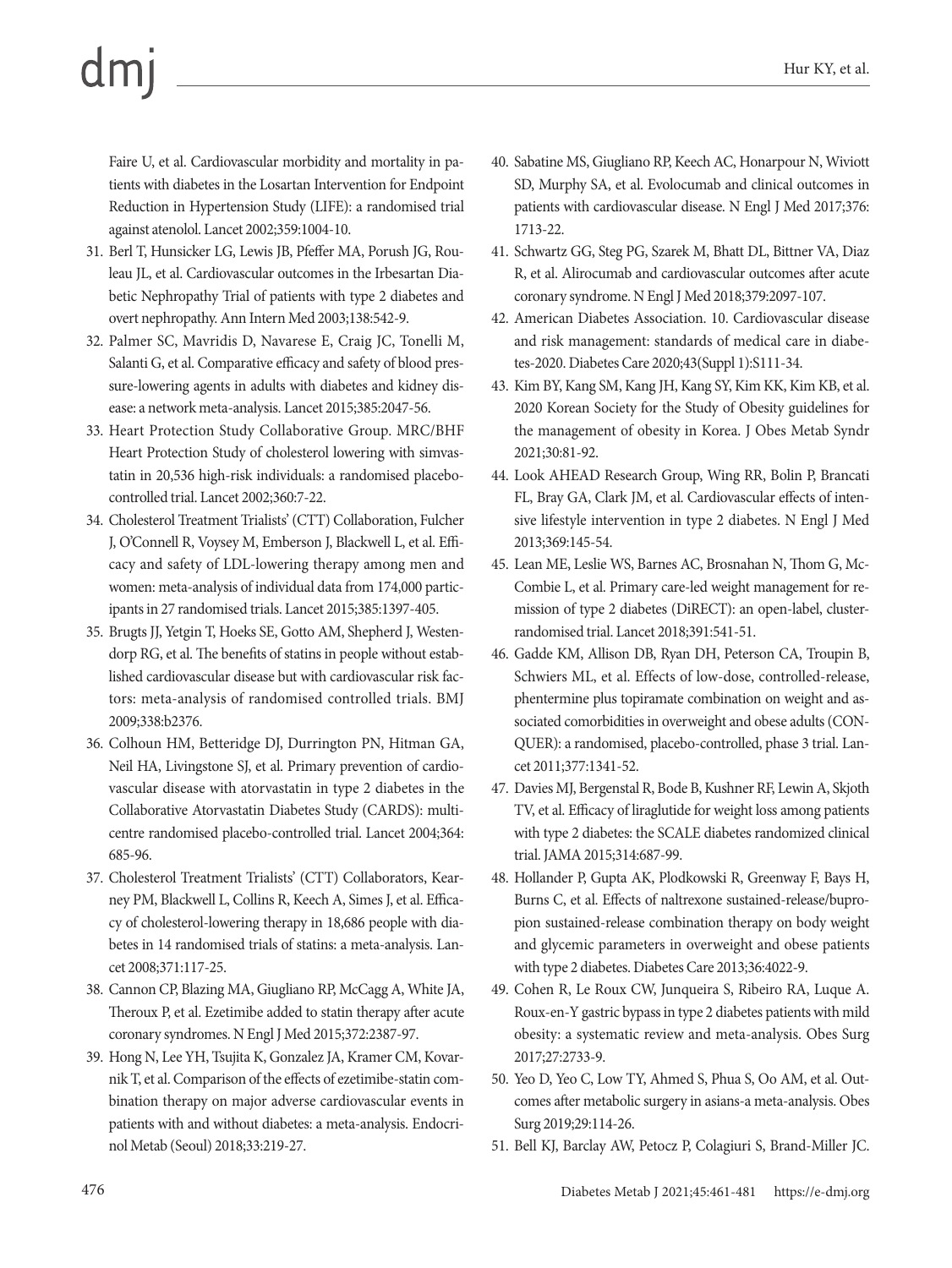Efficacy of carbohydrate counting in type 1 diabetes: a systematic review and meta-analysis. Lancet Diabetes Endocrinol 2014;2:133-40.

- 52. Rytter K, Schmidt S, Rasmussen LN, Pedersen-Bjergaard U, Norgaard K. Education programmes for persons with type 1 diabetes using an insulin pump: a systematic review. Diabetes Metab Res Rev 2021;37:e3412.
- 53. DAFNE Study Group. Training in flexible, intensive insulin management to enable dietary freedom in people with type 1 diabetes: dose adjustment for normal eating (DAFNE) randomised controlled trial. BMJ 2002;325:746.
- 54. Sanchez-Hernandez RM, Alvarado-Martel D, Lopez-Plasencia Y, Carrillo-Dominguez A, Jimenez-Rodriguez A, Rodriguez-Cordero J, et al. Assessment of Alimentacion Normal con Ajuste de Insulina (ANAIS), a Spanish version of the DAFNE programme, in people with type 1 diabetes: a randomized controlled parallel trial. Diabet Med 2019;36:1037- 45.
- 55. Little SA, Speight J, Leelarathna L, Walkinshaw E, Tan HK, Bowes A, et al. Sustained reduction in severe hypoglycemia in adults with type 1 diabetes complicated by impaired awareness of hypoglycemia: two-year follow-up in the HypoCOM-PaSS randomized clinical trial. Diabetes Care 2018;41:1600-7.
- 56. Nathan DM, Cleary PA, Backlund JY, Genuth SM, Lachin JM, Orchard TJ, et al. Intensive diabetes treatment and cardiovascular disease in patients with type 1 diabetes. N Engl J Med 2005;353:2643-53.
- 57. Writing Team for the Diabetes Control and Complications Trial/Epidemiology of Diabetes Interventions and Complications Research Group. Effect of intensive therapy on the microvascular complications of type 1 diabetes mellitus. JAMA 2002;287:2563-9.
- 58. Chico A, Corcoy R. Intensive insulin therapy ( $\simeq$  Basal-Bolus). Am J Ther 2020 Oct 6 [Epub]. https://doi.org/10.1097/ MJT.0000000000001152.
- 59. Bergenstal RM, Tamborlane WV, Ahmann A, Buse JB, Dailey G, Davis SN, et al. Effectiveness of sensor-augmented insulinpump therapy in type 1 diabetes. N Engl J Med 2010;363:311- 20.
- 60. Laranjeira FO, de Andrade KR, Figueiredo AC, Silva EN, Pereira MG. Long-acting insulin analogues for type 1 diabetes: an overview of systematic reviews and meta-analysis of randomized controlled trials. PLoS One 2018;13:e0194801.
- 61. Melo KF, Bahia LR, Pasinato B, Porfirio GJ, Martimbianco AL, Riera R, et al. Short-acting insulin analogues versus regular

human insulin on postprandial glucose and hypoglycemia in type 1 diabetes mellitus: a systematic review and meta-analysis. Diabetol Metab Syndr 2019;11:2.

- 62. Holman RR, Thorne KI, Farmer AJ, Davies MJ, Keenan JF, Paul S, et al. Addition of biphasic, prandial, or basal insulin to oral therapy in type 2 diabetes. N Engl J Med 2007;357:1716- 30.
- 63. Yoon KH, Shin JA, Kwon HS, Lee SH, Min KW, Ahn YB, et al. Comparison of the efficacy of glimepiride, metformin, and rosiglitazone monotherapy in Korean drug-naive type 2 diabetic patients: the practical evidence of antidiabetic monotherapy study. Diabetes Metab J 2011;35:26-33.
- 64. Matthews DR, Paldanius PM, Proot P, Chiang Y, Stumvoll M, Del Prato S, et al. Glycaemic durability of an early combination therapy with vildagliptin and metformin versus sequential metformin monotherapy in newly diagnosed type 2 diabetes (VERIFY): a 5-year, multicentre, randomised, doubleblind trial. Lancet 2019;394:1519-29.
- 65. Yoo SJ, Chang SA, Sohn TS, Kwon HS, Lee JM, Moon S, et al. Long-term glycaemic durability of early combination therapy strategy versus metformin monotherapy in Korean patients with newly diagnosed type 2 diabetes mellitus. Diabetes Metab J 2020 Nov 12 [Epub]. https://doi.org/10.4093/dmj.2020.0173.
- 66. Schectman JM, Nadkarni MM, Voss JD. The association between diabetes metabolic control and drug adherence in an indigent population. Diabetes Care 2002;25:1015-21.
- 67. Tsapas A, Avgerinos I, Karagiannis T, Malandris K, Manolopoulos A, Andreadis P, et al. Comparative effectiveness of glucose-lowering drugs for type 2 diabetes: a systematic review and network meta-analysis. Ann Intern Med 2020;173:278- 86.
- 68. Davies MJ, Donnelly R, Barnett AH, Jones S, Nicolay C, Kilcoyne A. Exenatide compared with long-acting insulin to achieve glycaemic control with minimal weight gain in patients with type 2 diabetes: results of the Helping Evaluate Exenatide in patients with diabetes compared with Long-Acting insulin (HEELA) study. Diabetes Obes Metab 2009;11:1153- 62.
- 69. Heine RJ, Van Gaal LF, Johns D, Mihm MJ, Widel MH, Brodows RG, et al. Exenatide versus insulin glargine in patients with suboptimally controlled type 2 diabetes: a randomized trial. Ann Intern Med 2005;143:559-69.
- 70. Russell-Jones D, Vaag A, Schmitz O, Sethi BK, Lalic N, Antic S, et al. Liraglutide vs insulin glargine and placebo in combination with metformin and sulfonylurea therapy in type 2 diabe-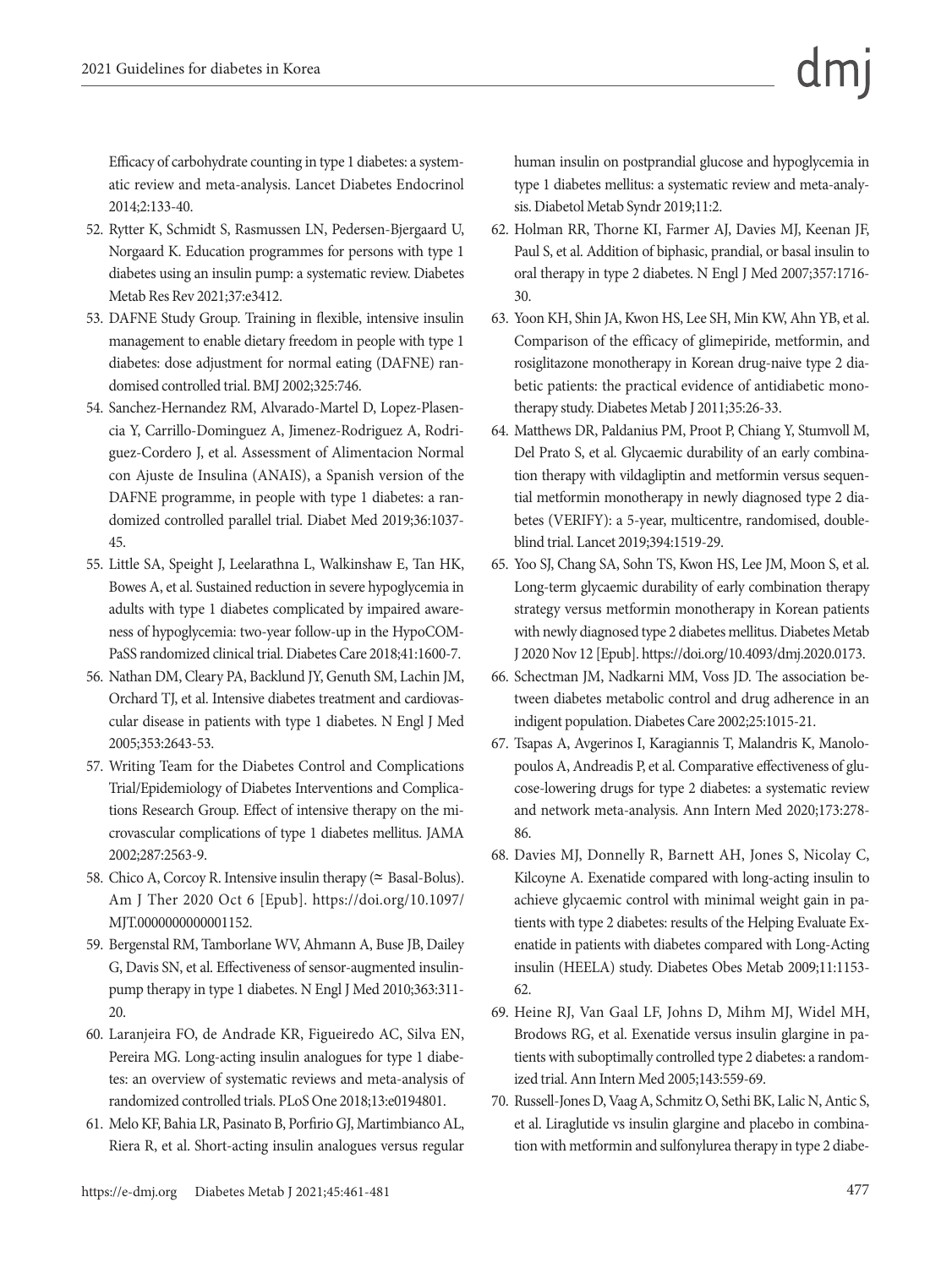tes mellitus (LEAD-5 met+SU): a randomised controlled trial. Diabetologia 2009;52:2046-55.

- 71. D'Alessio D, Haring HU, Charbonnel B, de Pablos-Velasco P, Candelas C, Dain MP, et al. Comparison of insulin glargine and liraglutide added to oral agents in patients with poorly controlled type 2 diabetes. Diabetes Obes Metab 2015;17:170- 8.
- 72. Gough SC, Bode B, Woo V, Rodbard HW, Linjawi S, Poulsen P, et al. Efficacy and safety of a fixed-ratio combination of insulin degludec and liraglutide (IDegLira) compared with its components given alone: results of a phase 3, open-label, randomised, 26-week, treat-to-target trial in insulin-naive patients with type 2 diabetes. Lancet Diabetes Endocrinol 2014; 2:885-93.
- 73. Gough SC, Bode BW, Woo VC, Rodbard HW, Linjawi S, Zacho M, et al. One-year efficacy and safety of a fixed combination of insulin degludec and liraglutide in patients with type 2 diabetes: results of a 26-week extension to a 26-week main trial. Diabetes Obes Metab 2015;17:965-73.
- 74. Araki E, Inagaki N, Tanizawa Y, Oura T, Takeuchi M, Imaoka T. Efficacy and safety of once-weekly dulaglutide in combination with sulphonylurea and/or biguanide compared with once-daily insulin glargine in Japanese patients with type 2 diabetes: a randomized, open-label, phase III, non-inferiority study. Diabetes Obes Metab 2015;17:994-1002.
- 75. Blonde L, Jendle J, Gross J, Woo V, Jiang H, Fahrbach JL, et al. Once-weekly dulaglutide versus bedtime insulin glargine, both in combination with prandial insulin lispro, in patients with type 2 diabetes (AWARD-4): a randomised, open-label, phase 3, non-inferiority study. Lancet 2015;385:2057-66.
- 76. Giorgino F, Benroubi M, Sun JH, Zimmermann AG, Pechtner V. Efficacy and safety of once-weekly dulaglutide versus insulin glargine in patients with type 2 diabetes on metformin and glimepiride (AWARD-2). Diabetes Care 2015;38:2241-9.
- 77. Aroda VR, Bain SC, Cariou B, Piletic M, Rose L, Axelsen M, et al. Efficacy and safety of once-weekly semaglutide versus once-daily insulin glargine as add-on to metformin (with or without sulfonylureas) in insulin-naive patients with type 2 diabetes (SUSTAIN 4): a randomised, open-label, parallelgroup, multicentre, multinational, phase 3a trial. Lancet Diabetes Endocrinol 2017;5:355-66.
- 78. DeVries JH, Bain SC, Rodbard HW, Seufert J, D'Alessio D, Thomsen AB, et al. Sequential intensification of metformin treatment in type 2 diabetes with liraglutide followed by randomized addition of basal insulin prompted by A1C targets.

Diabetes Care 2012;35:1446-54.

- 79. Aroda VR, Bailey TS, Cariou B, Kumar S, Leiter LA, Raskin P, et al. Effect of adding insulin degludec to treatment in patients with type 2 diabetes inadequately controlled with metformin and liraglutide: a double-blind randomized controlled trial (BEGIN: ADD TO GLP-1 Study). Diabetes Obes Metab 2016; 18:663-70.
- 80. Rosenstock J, Aronson R, Grunberger G, Hanefeld M, Piatti P, Serusclat P, et al. Benefits of lixilan, a titratable fixed-ratio combination of insulin glargine plus lixisenatide, versus insulin glargine and lixisenatide monocomponents in type 2 diabetes inadequately controlled on oral agents: the LixiLan-O Randomized Trial. Diabetes Care 2016;39:2026-35.
- 81. Blonde L, Rosenstock J, Del Prato S, Henry R, Shehadeh N, Frias J, et al. Switching to iGlarLixi versus continuing daily or weekly GLP-1 RA in type 2 diabetes inadequately controlled by GLP-1 RA and oral antihyperglycemic therapy: the Lixi-Lan-G Randomized Clinical Trial. Diabetes Care 2019;42: 2108-16.
- 82. Linjawi S, Bode BW, Chaykin LB, Courreges JP, Handelsman Y, Lehmann LM, et al. The efficacy of IDegLira (insulin degludec/liraglutide combination) in adults with type 2 diabetes inadequately controlled with a GLP-1 receptor agonist and oral therapy: DUAL III Randomized Clinical Trial. Diabetes Ther 2017;8:101-14.
- 83. Buse JB, Bergenstal RM, Glass LC, Heilmann CR, Lewis MS, Kwan AY, et al. Use of twice-daily exenatide in basal insulintreated patients with type 2 diabetes: a randomized, controlled trial. Ann Intern Med 2011;154:103-12.
- 84. Seino Y, Min KW, Niemoeller E, Takami A; EFC10887 GET-GOAL-L Asia Study Investigators. Randomized, double-blind, placebo-controlled trial of the once-daily GLP-1 receptor agonist lixisenatide in Asian patients with type 2 diabetes insufficiently controlled on basal insulin with or without a sulfonylurea (GetGoal-L-Asia). Diabetes Obes Metab 2012;14:910-7.
- 85. Riddle MC, Aronson R, Home P, Marre M, Niemoeller E, Miossec P, et al. Adding once-daily lixisenatide for type 2 diabetes inadequately controlled by established basal insulin: a 24-week, randomized, placebo-controlled comparison (Get-Goal-L). Diabetes Care 2013;36:2489-96.
- 86. Riddle MC, Forst T, Aronson R, Sauque-Reyna L, Souhami E, Silvestre L, et al. Adding once-daily lixisenatide for type 2 diabetes inadequately controlled with newly initiated and continuously titrated basal insulin glargine: a 24-week, randomized, placebo-controlled study (GetGoal-Duo 1). Diabetes Care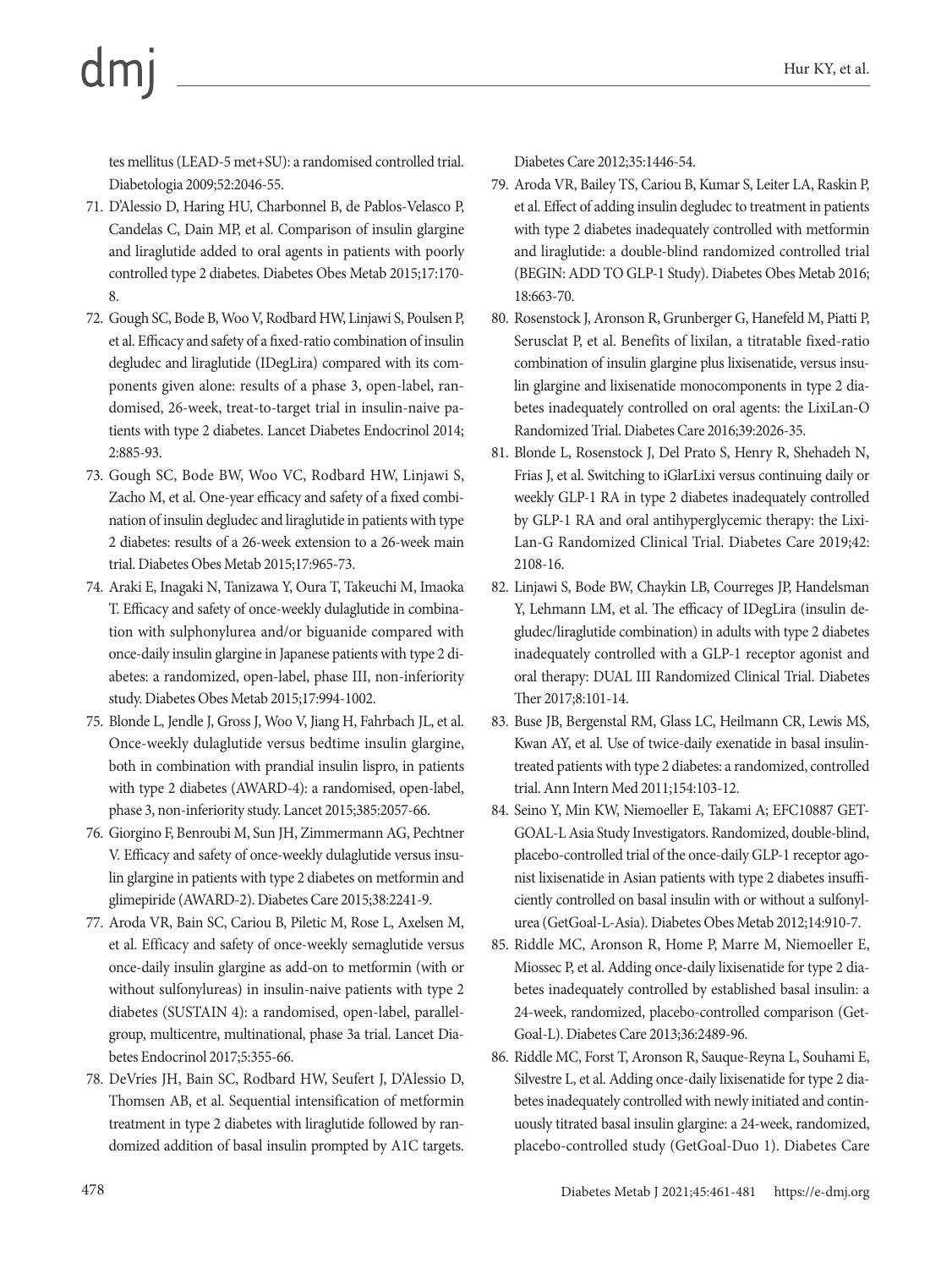2013;36:2497-503.

- 87. Yang W, Min K, Zhou Z, Li L, Xu X, Zhu D, et al. Efficacy and safety of lixisenatide in a predominantly Asian population with type 2 diabetes insufficiently controlled with basal insulin: the GetGoal-L-C randomized trial. Diabetes Obes Metab 2018;20:335-43.
- 88. Ahmann A, Rodbard HW, Rosenstock J, Lahtela JT, de Loredo L, Tornoe K, et al. Efficacy and safety of liraglutide versus placebo added to basal insulin analogues (with or without metformin) in patients with type 2 diabetes: a randomized, placebo-controlled trial. Diabetes Obes Metab 2015;17:1056-64.
- 89. Pozzilli P, Norwood P, Jodar E, Davies MJ, Ivanyi T, Jiang H, et al. Placebo-controlled, randomized trial of the addition of once-weekly glucagon-like peptide-1 receptor agonist dulaglutide to titrated daily insulin glargine in patients with type 2 diabetes (AWARD-9). Diabetes Obes Metab 2017;19:1024-31.
- 90. Rodbard HW, Lingvay I, Reed J, de la Rosa R, Rose L, Sugimoto D, et al. Semaglutide added to basal insulin in type 2 diabetes (SUSTAIN 5): a randomized, controlled trial. J Clin Endocrinol Metab 2018;103:2291-301.
- 91. Aroda VR, Rosenstock J, Wysham C, Unger J, Bellido D, Gonzalez-Galvez G, et al. Efficacy and safety of lixilan, a titratable fixed-ratio combination of insulin glargine plus lixisenatide in type 2 diabetes inadequately controlled on basal insulin and metformin: the LixiLan-L randomized trial. Diabetes Care 2016;39:1972-80.
- 92. Rosenstock J, Diamant M, Aroda VR, Silvestre L, Souhami E, Zhou T, et al. Efficacy and safety of lixilan, a titratable fixedratio combination of lixisenatide and insulin glargine, versus insulin glargine in type 2 diabetes inadequately controlled on metformin monotherapy: the lixilan proof-of-concept randomized trial. Diabetes Care 2016;39:1579-86.
- 93. Buse JB, Vilsboll T, Thurman J, Blevins TC, Langbakke IH, Bottcher SG, et al. Contribution of liraglutide in the fixed-ratio combination of insulin degludec and liraglutide (IDegLira). Diabetes Care 2014;37:2926-33.
- 94. Lingvay I, Perez Manghi F, Garcia-Hernandez P, Norwood P, Lehmann L, Tarp-Johansen MJ, et al. Effect of insulin glargine up-titration vs insulin degludec/liraglutide on glycated hemoglobin levels in patients with uncontrolled type 2 diabetes: the DUAL V Randomized Clinical Trial. JAMA 2016;315:898- 907.
- 95. Lankisch MR, Ferlinz KC, Leahy JL, Scherbaum WA; Orals Plus Apidra and LANTUS (OPAL) study group. Introducing a simplified approach to insulin therapy in type 2 diabetes: a

comparison of two single-dose regimens of insulin glulisine plus insulin glargine and oral antidiabetic drugs. Diabetes Obes Metab 2008;10:1178-85.

- 96. Leahy JL. Insulin therapy in type 2 diabetes mellitus. Endocrinol Metab Clin North Am 2012;41:119-44.
- 97. Rodbard HW, Visco VE, Andersen H, Hiort LC, Shu DH. Treatment intensification with stepwise addition of prandial insulin aspart boluses compared with full basal-bolus therapy (FullSTEP Study): a randomised, treat-to-target clinical trial. Lancet Diabetes Endocrinol 2014;2:30-7.
- 98. Aschner P, Sethi B, Gomez-Peralta F, Landgraf W, Loizeau V, Dain MP, et al. Insulin glargine compared with premixed insulin for management of insulin-naïve type 2 diabetes patients uncontrolled on oral antidiabetic drugs: the open-label, randomized GALAPAGOS study. J Diabetes Complications 2015;29:838-45.
- 99. Owens DR, Luzio SD, Sert-Langeron C, Riddle MC. Effects of initiation and titration of a single pre-prandial dose of insulin glulisine while continuing titrated insulin glargine in type 2 diabetes: a 6-month 'proof-of-concept' study. Diabetes Obes Metab 2011;13:1020-7.
- 100. Zinman B, Wanner C, Lachin JM, Fitchett D, Bluhmki E, Hantel S, et al. Empagliflozin, cardiovascular outcomes, and mortality in type 2 diabetes. N Engl J Med 2015;373:2117-28.
- 101. Kaku K, Lee J, Mattheus M, Kaspers S, George J, Woerle HJ, et al. Empagliflozin and cardiovascular outcomes in asian patients with type 2 diabetes and established cardiovascular disease: results from EMPA-REG OUTCOME®. Circ J 2017;81: 227-34.
- 102. Gerstein HC, Colhoun HM, Dagenais GR, Diaz R, Lakshmanan M, Pais P, et al. Dulaglutide and cardiovascular outcomes in type 2 diabetes (REWIND): a double-blind, randomised placebo-controlled trial. Lancet 2019;394:121-30.
- 103. Marso SP, Daniels GH, Brown-Frandsen K, Kristensen P, Mann JF, Nauck MA, et al. Liraglutide and cardiovascular outcomes in type 2 diabetes. N Engl J Med 2016;375:311-22.
- 104. Marso SP, Bain SC, Consoli A, Eliaschewitz FG, Jodar E, Leiter LA, et al. Semaglutide and cardiovascular outcomes in patients with type 2 diabetes. N Engl J Med 2016;375:1834-44.
- 105. Wiviott SD, Raz I, Bonaca MP, Mosenzon O, Kato ET, Cahn A, et al. Dapagliflozin and cardiovascular outcomes in type 2 diabetes. N Engl J Med 2019;380:347-57.
- 106. Packer M, Anker SD, Butler J, Filippatos G, Pocock SJ, Carson P, et al. Cardiovascular and renal outcomes with empagliflozin in heart failure. N Engl J Med 2020;383:1413-24.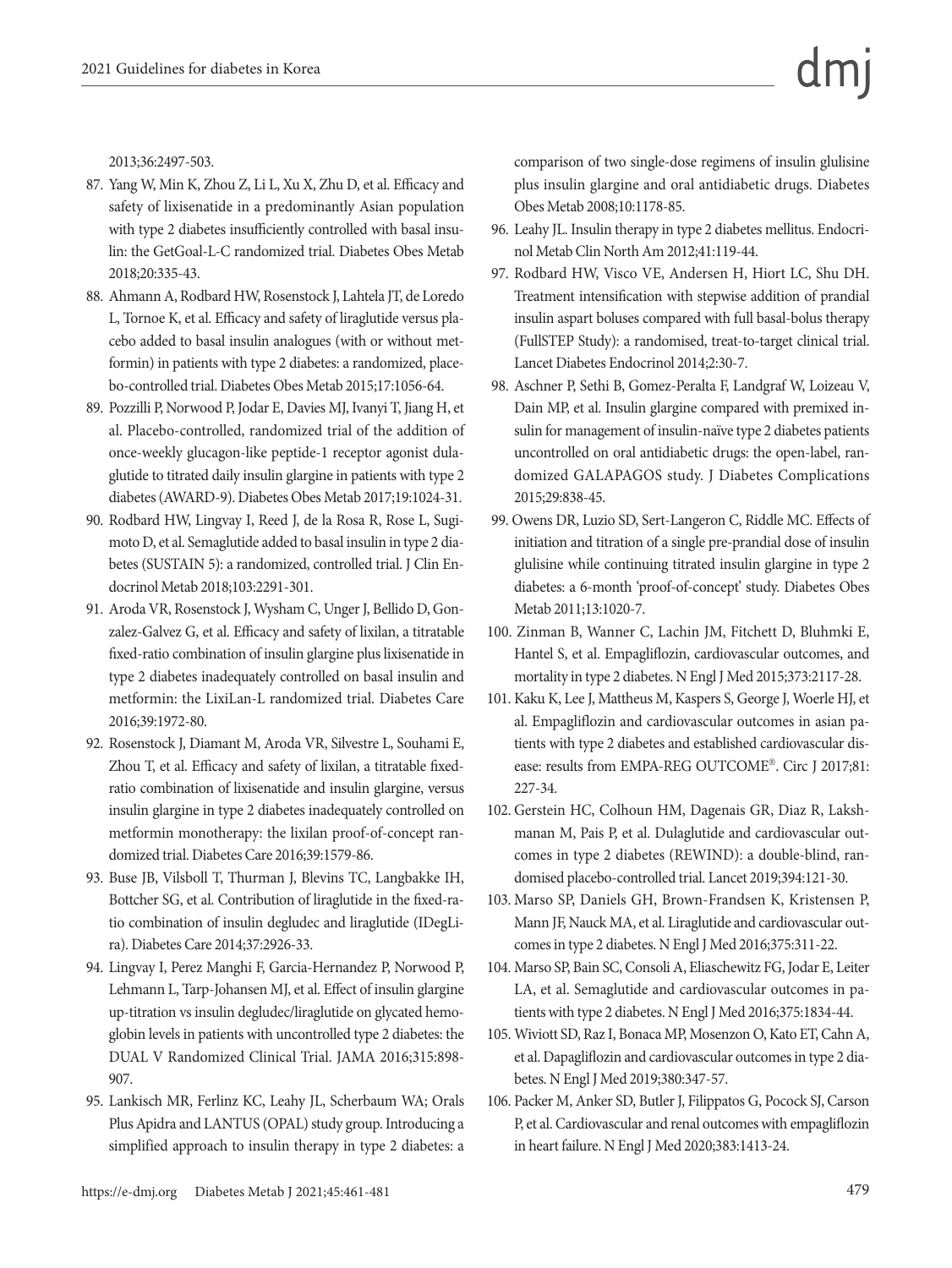- 107. Cannon CP, Pratley R, Dagogo-Jack S, Mancuso J, Huyck S, Masiukiewicz U, et al. Cardiovascular outcomes with ertugliflozin in type 2 diabetes. N Engl J Med 2020;383:1425-35.
- 108. Wanner Ch, Inzucchi SE, Zinman B. Empagliflozin and progression of kidney disease in type 2 diabetes. N Engl J Med 2016;375:1801-2.
- 109. Heerspink HJ, Stefansson BV, Correa-Rotter R, Chertow GM, Greene T, Hou FF, et al. Dapagliflozin in patients with chronic kidney disease. N Engl J Med 2020;383:1436-46.
- 110. Levin A, Stevens PE, Bilous RW, Coresh J, De Francisco AL, De Jong PE, et al. KDIGO 2012 clinical practice guideline for the evaluation and management of chronic kidney disease. Kidney Int Suppl 2013;3:1-150.
- 111. Kasiske BL, Lakatua JD, Ma JZ, Louis TA. A meta-analysis of the effects of dietary protein restriction on the rate of decline in renal function. Am J Kidney Dis 1998;31:954-61.
- 112. Wheeler ML, Dunbar SA, Jaacks LM, Karmally W, Mayer-Davis EJ, Wylie-Rosett J, et al. Macronutrients, food groups, and eating patterns in the management of diabetes: a systematic review of the literature, 2010. Diabetes Care 2012;35:434-45.
- 113. Lewis EJ, Hunsicker LG, Bain RP, Rohde RD. The effect of angiotensin-converting-enzyme inhibition on diabetic nephropathy. The Collaborative Study Group. N Engl J Med 1993;329: 1456-62.
- 114. Brenner BM, Cooper ME, de Zeeuw D, Keane WF, Mitch WE, Parving HH, et al. Effects of losartan on renal and cardiovascular outcomes in patients with type 2 diabetes and nephropathy. N Engl J Med 2001;345:861-9.
- 115. Heart Outcomes Prevention Evaluation Study Investigators. Effects of ramipril on cardiovascular and microvascular outcomes in people with diabetes mellitus: results of the HOPE study and MICRO-HOPE substudy. Lancet 2000;355:253-9.
- 116. Mauer M, Zinman B, Gardiner R, Suissa S, Sinaiko A, Strand T, et al. Renal and retinal effects of enalapril and losartan in type 1 diabetes. N Engl J Med 2009;361:40-51.
- 117. Wanner C, Inzucchi SE, Lachin JM, Fitchett D, von Eynatten M, Mattheus M, et al. Empagliflozin and progression of kidney disease in type 2 diabetes. N Engl J Med 2016;375:323-34.
- 118. Diabetes Canada Clinical Practice Guidelines Expert Committee, Punthakee Z, Goldenberg R, Katz P. Definition, classification and diagnosis of diabetes, prediabetes and metabolic syndrome. Can J Diabetes 2018;42 Suppl 1:S10-5.
- 119. Saudek CD, Herman WH, Sacks DB, Bergenstal RM, Edelman D, Davidson MB. A new look at screening and diagnosing diabetes mellitus. J Clin Endocrinol Metab 2008;93:2447-

53.

- 120. Pop-Busui R, Low PA, Waberski BH, Martin CL, Albers JW, Feldman EL, et al. Effects of prior intensive insulin therapy on cardiac autonomic nervous system function in type 1 diabetes mellitus: the Diabetes Control and Complications Trial/Epidemiology of Diabetes Interventions and Complications study (DCCT/EDIC). Circulation 2009;119:2886-93.
- 121. Waldfogel JM, Nesbit SA, Dy SM, Sharma R, Zhang A, Wilson LM, et al. Pharmacotherapy for diabetic peripheral neuropathy pain and quality of life: a systematic review. Neurology 2017;88:1958-67.
- 122. Finnerup NB, Attal N, Haroutounian S, McNicol E, Baron R, Dworkin RH, et al. Pharmacotherapy for neuropathic pain in adults: a systematic review and meta-analysis. Lancet Neurol 2015;14:162-73.
- 123. Boulton AJ, Armstrong DG, Albert SF, Frykberg RG, Hellman R, Kirkman MS, et al. Comprehensive foot examination and risk assessment: a report of the task force of the foot care interest group of the American Diabetes Association, with endorsement by the American Association of Clinical Endocrinologists. Diabetes Care 2008;31:1679-85.
- 124. Hingorani A, LaMuraglia GM, Henke P, Meissner MH, Loretz L, Zinszer KM, et al. The management of diabetic foot: a clinical practice guideline by the Society for Vascular Surgery in collaboration with the American Podiatric Medical Association and the Society for Vascular Medicine. J Vasc Surg 2016; 63(2 Suppl):3S-21S.
- 125. The effect of intensive diabetes treatment on the progression of diabetic retinopathy in insulin-dependent diabetes mellitus: the diabetes control and complications trial. Arch Ophthalmol 1995;113:36-51.
- 126. Diabetes Control and Complications Trial Research Group. Effect of pregnancy on microvascular complications in the diabetes control and complications trial. The Diabetes Control and Complications Trial Research Group. Diabetes Care 2000; 23:1084-91.
- 127. Chew EY, Klein ML, Murphy RP, Remaley NA, Ferris FL 3rd. Effects of aspirin on vitreous/preretinal hemorrhage in patients with diabetes mellitus: Early Treatment Diabetic Retinopathy Study report no. 20. Arch Ophthalmol 1995;113:52- 5.
- 128. The Diabetic Retinopathy Study Research Group. Preliminary report on effects of photocoagulation therapy. Am J Ophthalmol 1976;81:383-96.
- 129. Chalasani N, Younossi Z, Lavine JE, Charlton M, Cusi K, Ri-